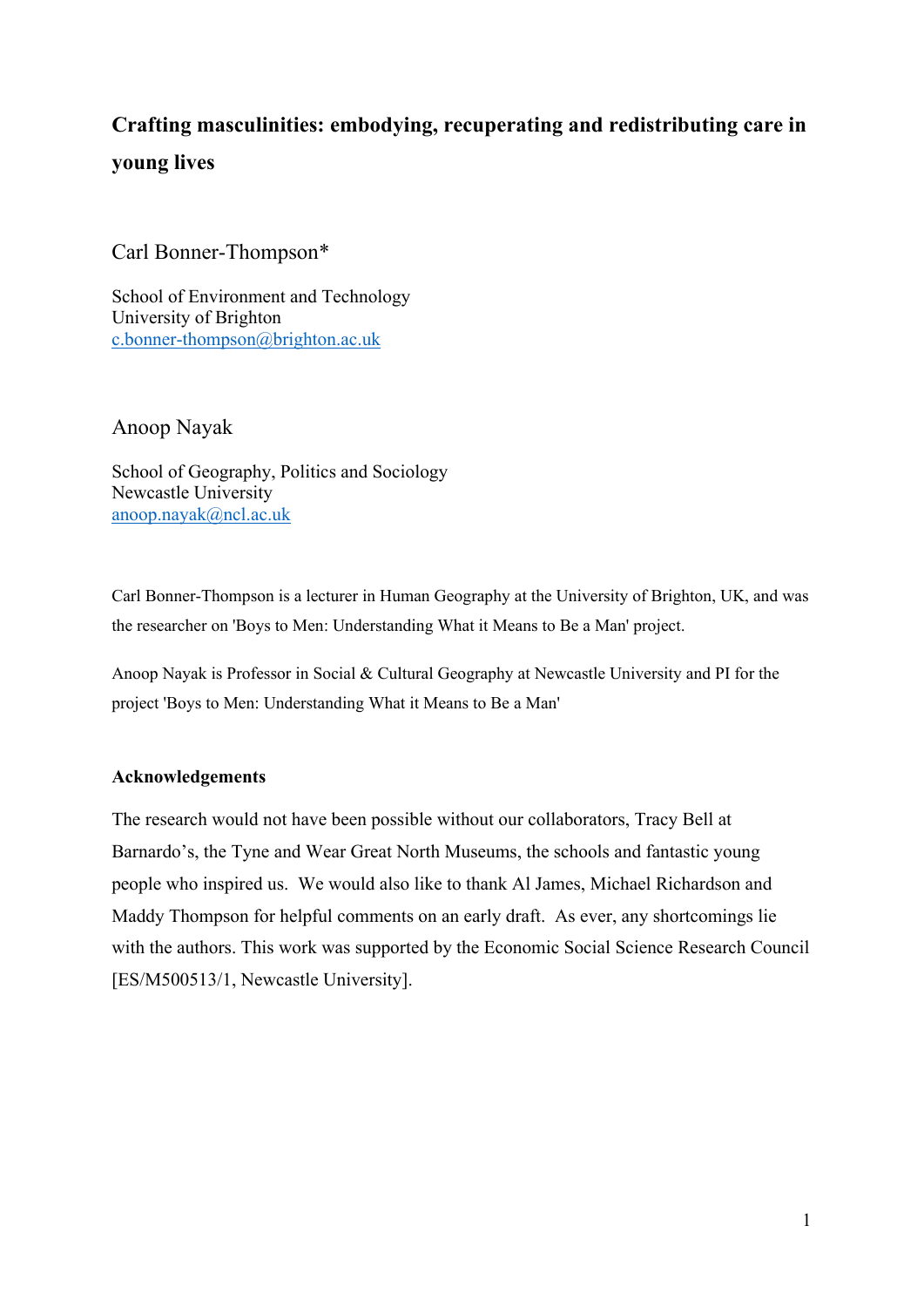## **Crafting masculinities: embodying, recuperating and redistributing care in young lives**

#### **Abstract**

Research on geographies of care identifies care work as a low-paid, menial and ultimately feminised activity. Much of the work in the field, unsurprisingly, has focused upon the plight of women and how the division of labour produces and sustains gender inequalities. We are interested in how new generations understand gender, work and care and the possibilities for generating heterogenous, caring masculinities. Using creative methods, we engage young people in a series of critical masculinities workshops through which participants are asked to reflect upon what it means to be a man and materialise these ideas through arts and craft. Our school-based discussions with young people and their artworks reveal how participants place an acute emphasis on the felt, affective and emotional register of caring masculinities. We explore their creative endeavours to critically interrogate care as a gendered concept, interpret its 'troubled' relationship to masculinity, and analyse possibilities for future change. Our findings suggest masculine care practices have the potential to challenge and redistribute power across the gender order. However, we further found that hegemonic forms of masculinity could become consolidated and recuperated through caring acts, meaning gender power relations are not easily disrupted simply by men becoming caring.

**Key words:** care; creative methods; embodiment; fathering; masculinities; young people

#### **Introduction**

In an era of #MeToo and #TimesUp there is intense scrutiny upon men, masculinity and gender power. It is now widely understood that future generations need to forge better understandings of gender and sexuality than what has gone before where care and respect are mutually recognised. Indeed, when it comes to pedagogy UK state schools must teach 'the value of respect, love and care' in their sex and relationship education guidance (DfEE, 2000: 5). Our aim in this paper is to critically interrogate care as a gendered concept, explore its 'troubled' relationship to masculinity and analyse the ways in which it can be recuperated or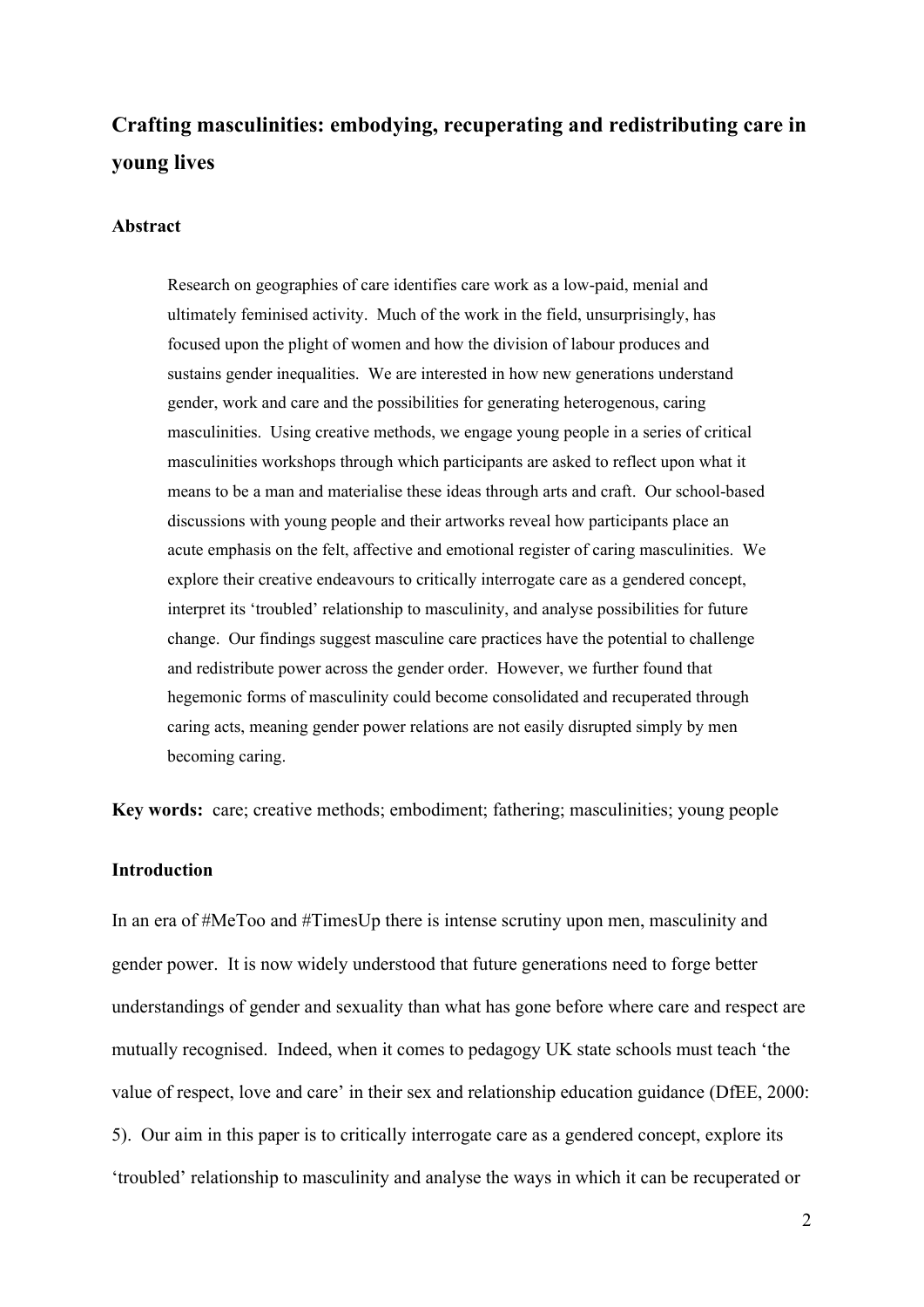redistributed across the gender order. In doing so we seek to advance more diverse understandings of what it means to be a man that engage with the 'emerging concept' of 'caring masculinities' (Elliot, 2016: 240) and contribute to a broader feminist ethics of care (Fisher and Tronto, 1990). Such 'radical care' perspectives (Chatzidakis et al., 2020; Hobart & Kneese, 2020) not only furnish us with critical understandings of the geographies of care but holds the potential for greater gender equality and social transformation.

To gain further insight into the relational, embodied and affective aspects of care we draw upon field research with young people in three Primary Schools in a district we call 'Quarry Bay' in North East England. Through a series of workshops and creative artworks they illustrate what it means to be a man in ways that have the potential to disrupt and challenge dominant constructions of masculinity. Throughout this process we were struck by the way in which respondents identified practices of care as the most valued aspect they desired from men in their lives and consider its impacts for the reshaping of masculinity. We explore the ways care emerges as an idealised embodiment of masculinity for young people, while also identifying the tensions, conflicts and relations of power that shape and augment care relations. While the construction of men as caring subjects may appear to subvert gender relations, we found that relations of care also have the potential to be recuperated in ways that consolidate the gender order, particularly through practices young people may identify as 'caring' or 'helpful'.

Where a vast amount of international research has explored women caregivers – including nurses, domestic maids, health workers, child carers and others – we contribute to the field of geographies of care firstly, by developing scholarship on men and masculinities. Secondly, extending the important contextual, conceptual and theoretical framing of 'caring masculinities' (Boyer et al., 2017; Elliott, 2016; Hearn, 2018; Hunter et al., 2017), through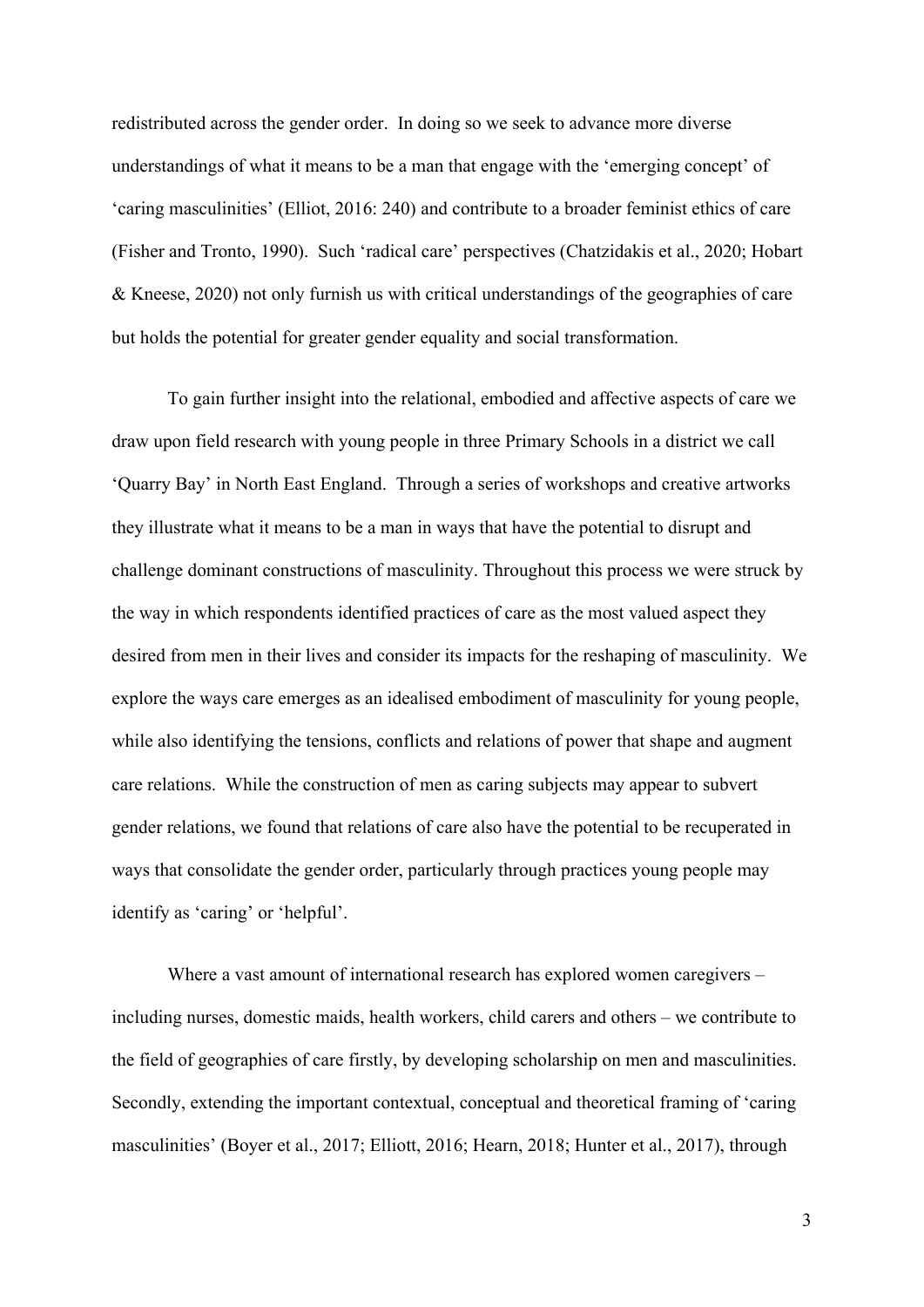qualitative investigation that empirically explores how care practices are experienced, understood and 'lived'. Thirdly, by focusing on the actual recipients of care who are often marginalised in mainstream accounts – in this case children and young people. Fourthly, by using creative methodologies to craft masculinities in new ways that have the potential to challenge, refigure and transform gender relations. And finally, utilising a feminist ethic of radical care to develop critical interpretations of gender that 'trouble' existing orthodoxies of masculinities and care by acknowledging structural inequalities in current gender care regimes (Raw & McKie, 2019).

The paper begins by discussing current research on geographies of care, focusing upon an underdeveloped literature on masculinities and care. We then outline our participatory approach with young people, who were encouraged to draw upon creative methodologies to illustrate what it means to be a man in the contemporary era. What is apparent is that for many young people in Quarry Bay masculine care is expressed through the material aspects of regular paid work and providing for the family. Without negating the value of financial procurement for survival, we argue that this focus can serve to 'masculinise' the enactment of care and *recuperate* this within the gender order. Here, the 'breadwinner' identity and economic provision remain a central pillar of masculinity. In the final section we explore how young people are also engaged in refiguring ideas of masculinity that work towards the *redistribution* of care across the gender order. In doing so these accounts advance critical thinking on gender, adding much needed complexity to contemporary understandings of geographies of care and masculinity.

#### **Geographies of care: masculinities, materiality and gender**

Care is a material, embodied and felt set of relations used to 'to maintain, continue and repair' people's worlds (Fisher & Tronto, 1990, p. 40). Caring is a patchwork quilt,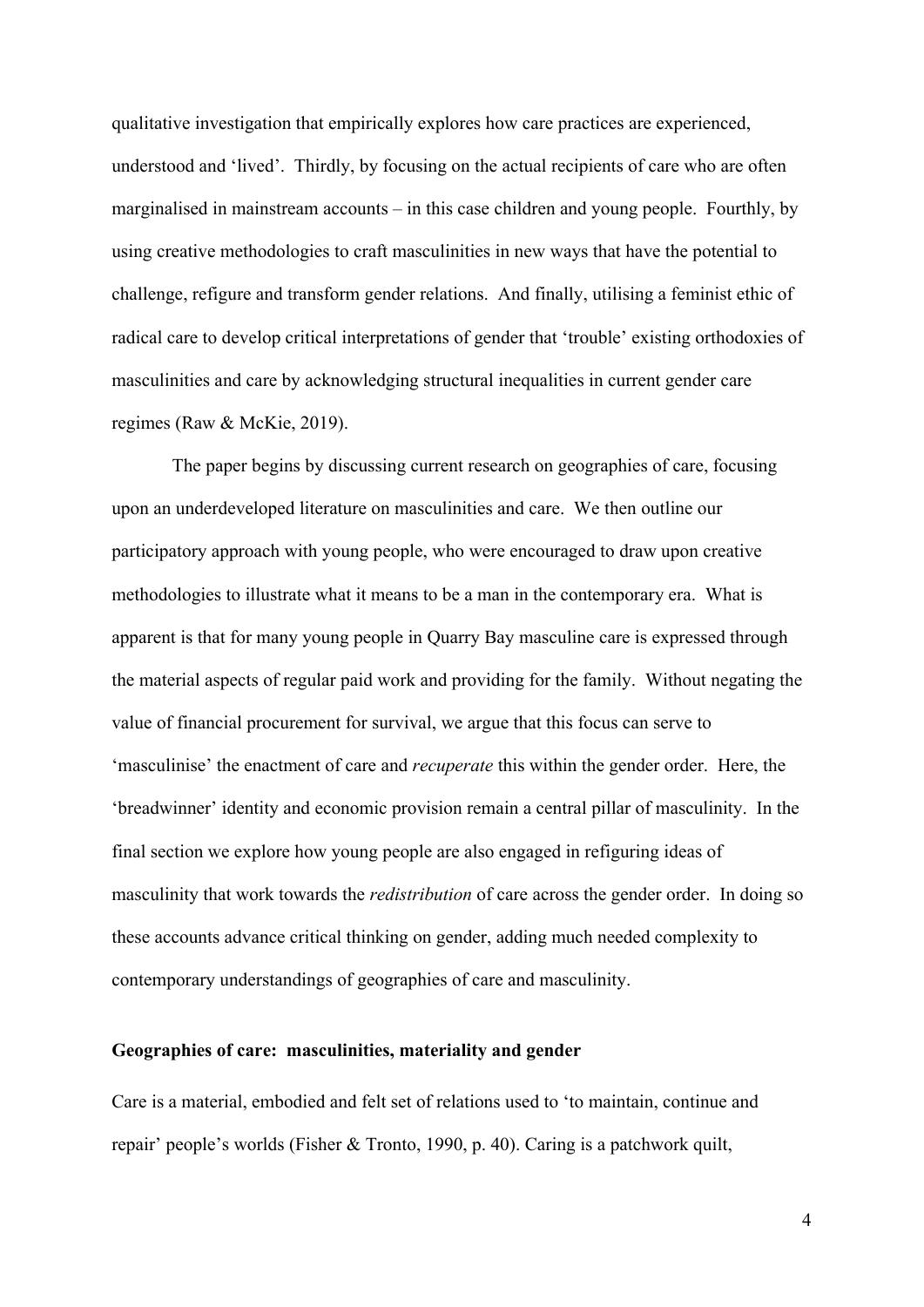comprising paid and unpaid work, market and voluntary institutions that are often reliant upon care worker 'good will' (Raw & McKie, 2019), alongside the material and emotional support of family and friends (Bastia, 2015; Bonner-Thompson & McDowell, 2020; Held, 2005). Feminist geographers are pivotal in critiquing the concept of care as a homogenous practice, arguing that there are multiple ways in which care emerges through relations of power (Bondi 2008; McEwan and Goodman 2010; Bartos 2018; McDowell 2004; Raghuram, Madge, and Noxolo 2009). As such, the formal and informal economies of care frequently merge the public with the private (Sihto, 2018; Staeheli & Brown, 2003), the medical with the corporeal, the abstract with the intimate. Care therefore is not only a fleshy, intimate bodily practice (England & Dyck, 2014), but is materially organised across bodily, local, national, international and global scales through a range of transnational organisations, communication technologies and therapeutic mobilities (Kasper, Walton-Roberts and Bochaton 2019; Parr 2003; Thompson 2019). Recent scholarship has argued for an appreciation of the ways care and conflict are not mutually exclusive but can be held in tension (Bartos 2018; Hearn, 2018), comprising 'a bundle of activities and dispositions whose outcomes cannot be known in advance' (Raghuram, 2019, p. 629). This means practices of care do not always have caring outcomes but may be disempowering, fraught and unequal.

Caring is fundamentally gendered – the way it is enacted, understood, received and embodied is shaped through specific power relations (Bondi, 2008; Bonner-Thompson & McDowell, 2020; Ehrenreich & Hochschild, 2003; Raw & McKie, 2019). As critical masculinities scholars have argued, conceptualisations of care typically construct it as beyond the boundaries of masculinity (Connell, 1995; Connell & Messerschmidt, 2005; Hearn, 2018). It is not coincidental that within the prevailing gender order young boys transitioning into adulthood are rarely taught to care in the same way young girls are (Conradson, 2003;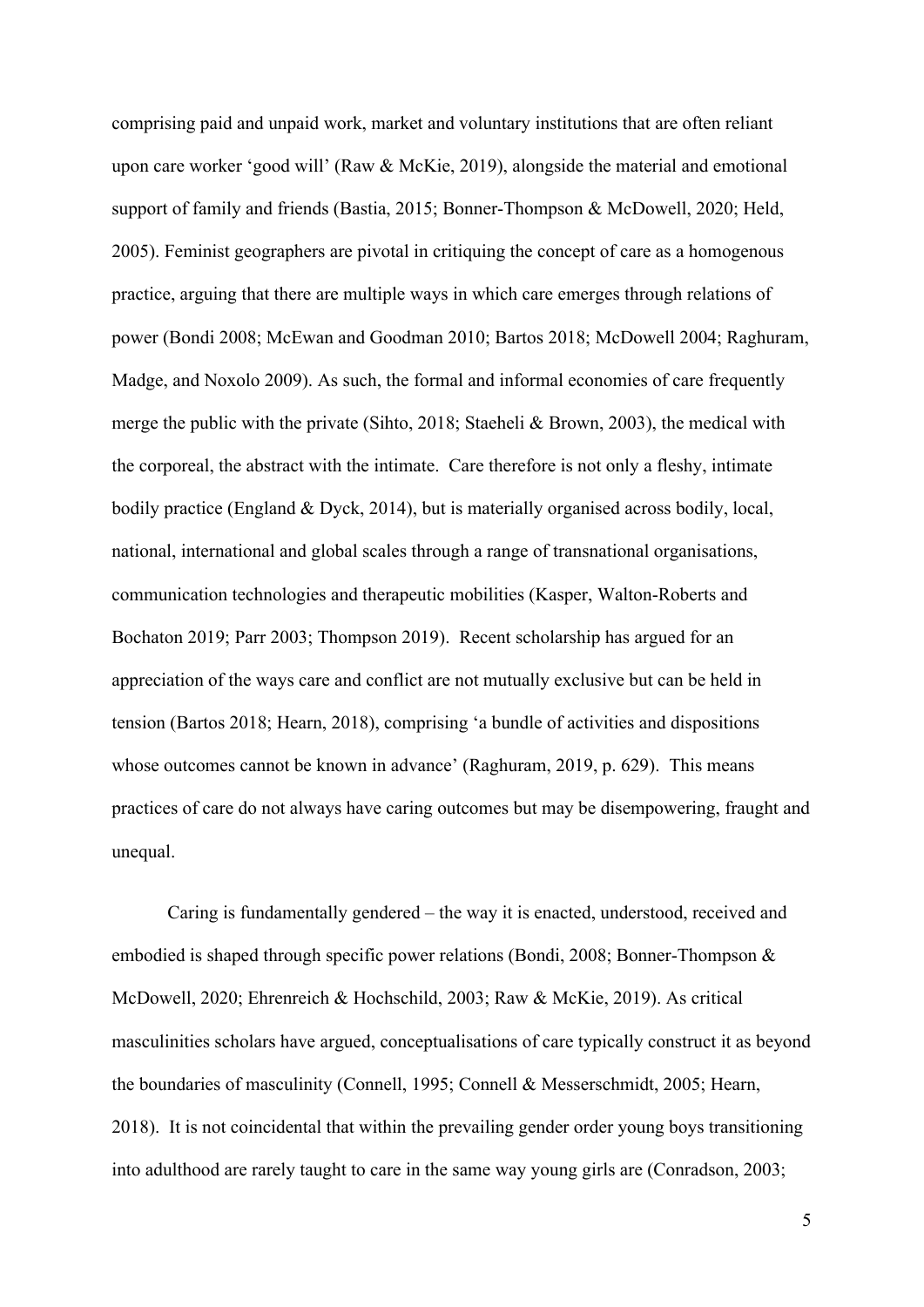Hanlon, 2012; McDowell, 2005) yet could undoubtedly benefit from nurturing practices (Chatzidakis et al., 2020; Elliott, 2016; Hearn, 2018). Typically, girls are provided with dolls and soft toys that teach them how to 'care', whereas boys are encouraged to fight, build and compete. As they become adults, the careers, jobs and professions young people are guided towards in their homes and institutions often reflect this gendered orientation. Traditionally in the global north, young men have been taught that to achieve adulthood they must find paid work, leave the family home, find a partner and care for a (nuclear) family of dependents  $-$  a heteronormative, patriarchal, racialised way of constructing masculinity (McDowell, 2019). For most men then, caring is material rather than affective and emotional labour (Gibson-Graham, 2008; Mcdowell, 2004). Such emotional care is thus assumed to be 'women's work', is hugely undervalued, yet also underpins the ability for capitalist processes to prosper (England, 2010; McDowell, 2005; Walby, 1986). However, the shift to service-sector economies and precarious labour in the global north – where masculine 'hard graft' is no longer a premium skill – means many young men find it difficult to transition to adulthood and must navigate new ways to accomplish masculinity (Bonner-Thompson & McDowell, 2020; McDowell, 2019). It is therefore important to understand how care emerges through a sexual division of labour where it can be used to consolidate or refigure patriarchal relations.

Elliott (2016) argues that the boundaries of masculinity must now be redrawn to include emotion, care and sensitivity, as this may have deeper impact on gender relations. She depicts caring masculinities as those identities that reject domination in favour of care values, embracing 'positive emotion, interdependency and relationality' (p. 256). Superficially this could suggest a 'softening' of male identity through more inclusive forms of masculinity. However, Allen (2007) is cautious of the way men who are 'caring' are constructed as 'better' than those who are not and therefore 'caring masculinity' may become a new hegemon, for example when deployed by certain Father's Rights campaigners to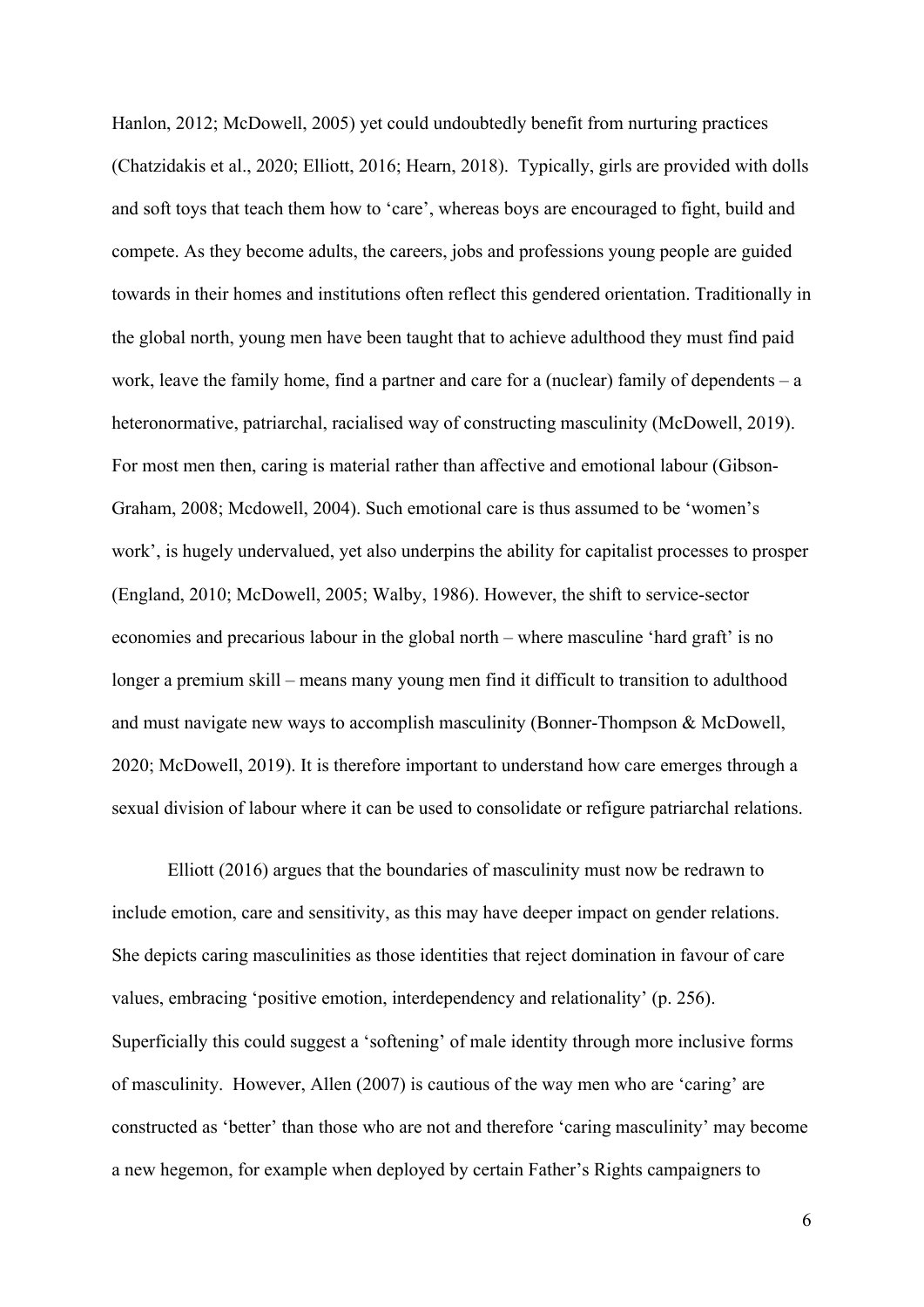bolster the patriarchal order (Eisen & Yamashita, 2017; Jordan, 2018).

Fathering and care has been a particular focus of research, notably Doucet's (2004) narrative study with 70 stay-at-home fathers in Canada which found the majority remained complicit in subscribing to the unwritten rules of hegemonic masculinity prioritising paid work. In research with white heterosexual fathers who blog about fatherhood in North America, Scheibling (2018) highlights how fathers who blog identified caring dads as 'real heroes', incorporating caring into the patriarchal order. It is a construction that opens up new lines of power, repositioning them as 'saviours' or 'superdads' (Kaufman, 2013). In a brief overview of the international literature on fathering where men are primary caregivers, Hunter et al. (2017) speculate that caring masculinities may not mean an end to hegemonic masculinities, as many men may seek to reassert their 'breadwinner' status and labouring credentials through paid, unpaid and community work, 'thus asserting to others and reassuring themselves they are still men' (p.5).

Aitken's (2012) account of the 'awkward spaces of fatherhood' in the US, charts some of the difficulties particular men have in engaging in parental care and the uncomfortable, emotional consequences that result. By investigating the gendered geographies of care through mobility research in England, Barker (2011) found only two fathers out of 23 families he researched were responsible for escorting children on the journey to and from school. However, as Doucet (2004) shows, men can feel uncomfortable at Primary School gates where mothers congregate, share stories and enact gendered space. Hanlon's (2012) study with Irish males found respondents essentialised care as intrinsically 'feminine', 'natural' to women and wholly 'unnatural' to men – discourses which enabled them to perform as 'care-free'. While the small number of paid male caregivers he interviewed were more open, nevertheless they accommodated to the role by presenting as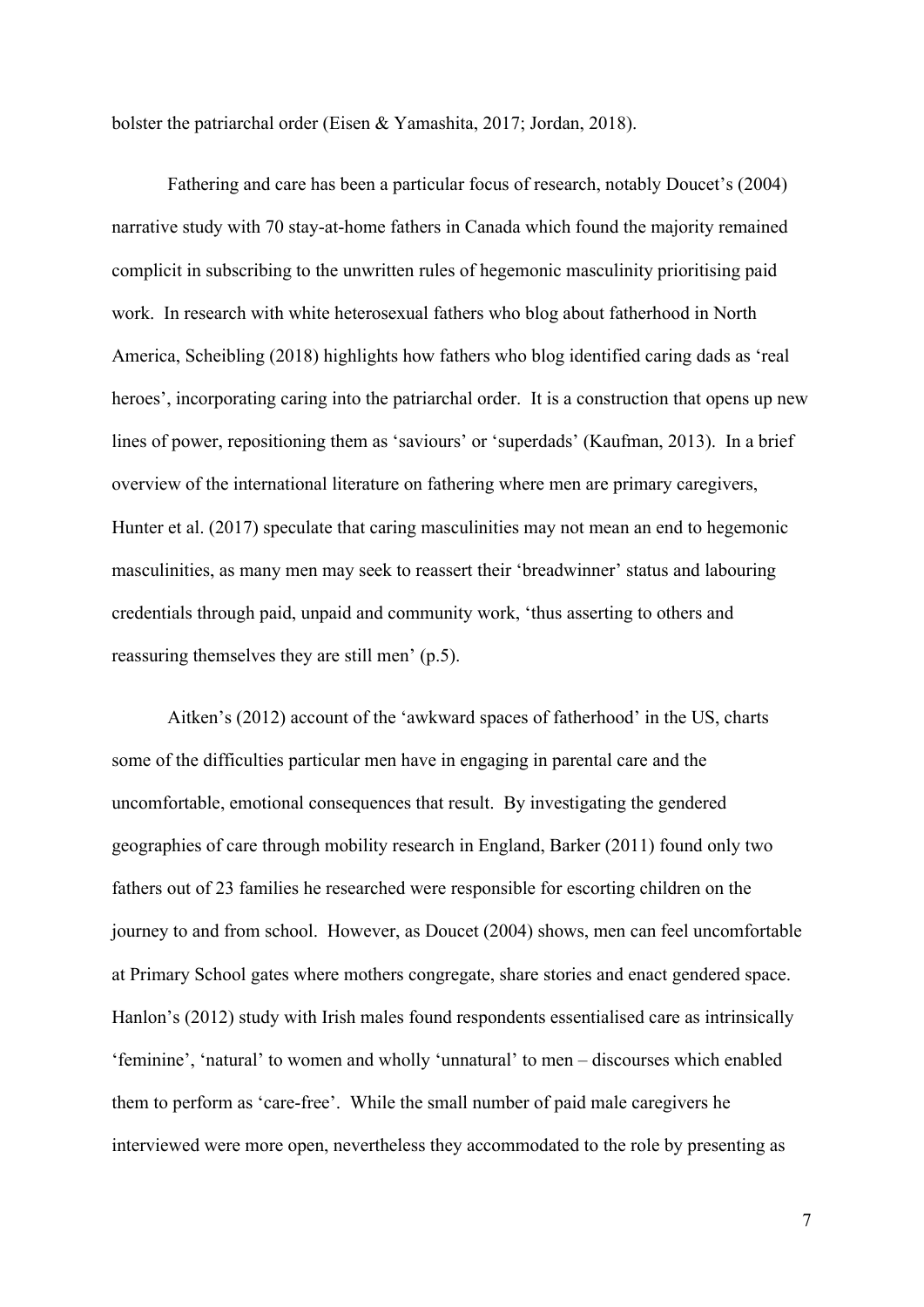'professional' and 'entrepreneurial'.

However, possibilities for 'regendering' care remain (Boyer et al., 2017), as witnessed in Tarrant's (2013) research with grandfathers in North West England indicating that older men construct distinctively masculine spaces of care, but these may change as they come to be mediated through intergenerational relationships with children and grandchildren. There are parallels here with Milligan and Morbey's (2016) narrative account of older men's experiences of spousal caregiving, investigating men's unpreparedness for this gendered role, the impact this has upon their sense of identity, and the increased loneliness and social isolation that may transpire. Nevertheless, the level of support from wider family and community networks was found to shape how older men construct and perform caregiving. Possibilities for transforming masculinity through care relations is further evident in a telephone-interview study with 25 stay-at-home fathers in the US (Lee  $&$  Lee, 2018), building on Doucet's (2004) pioneering work in Canada. Recent findings indicate that while men were concerned what others thought, and feared social isolation, stay-at-home fathers often came to forge better relationships with their spouses and children in the long-term, that led them to articulate a perspective that 'caring is masculine' (Lee & Lee, 2018). Given that care is a transnational process Hearn (2018) has advocated for 'caring masculinities' to be a policy aim across European nation-states with possibilities to universalise care (Chatzidakis et al., 2020). This would have widespread impacts upon paternity leave, work-life balance, and gender relations in the household and beyond.

The opportunity to care however involves material resources, time and embodied competencies that may not be available to all men, as Tarrant (2018) found in her research on the impact of austerity on low-income male caregivers in the North of England. The materiality of care is evident in ethnography with unemployed young men and teenage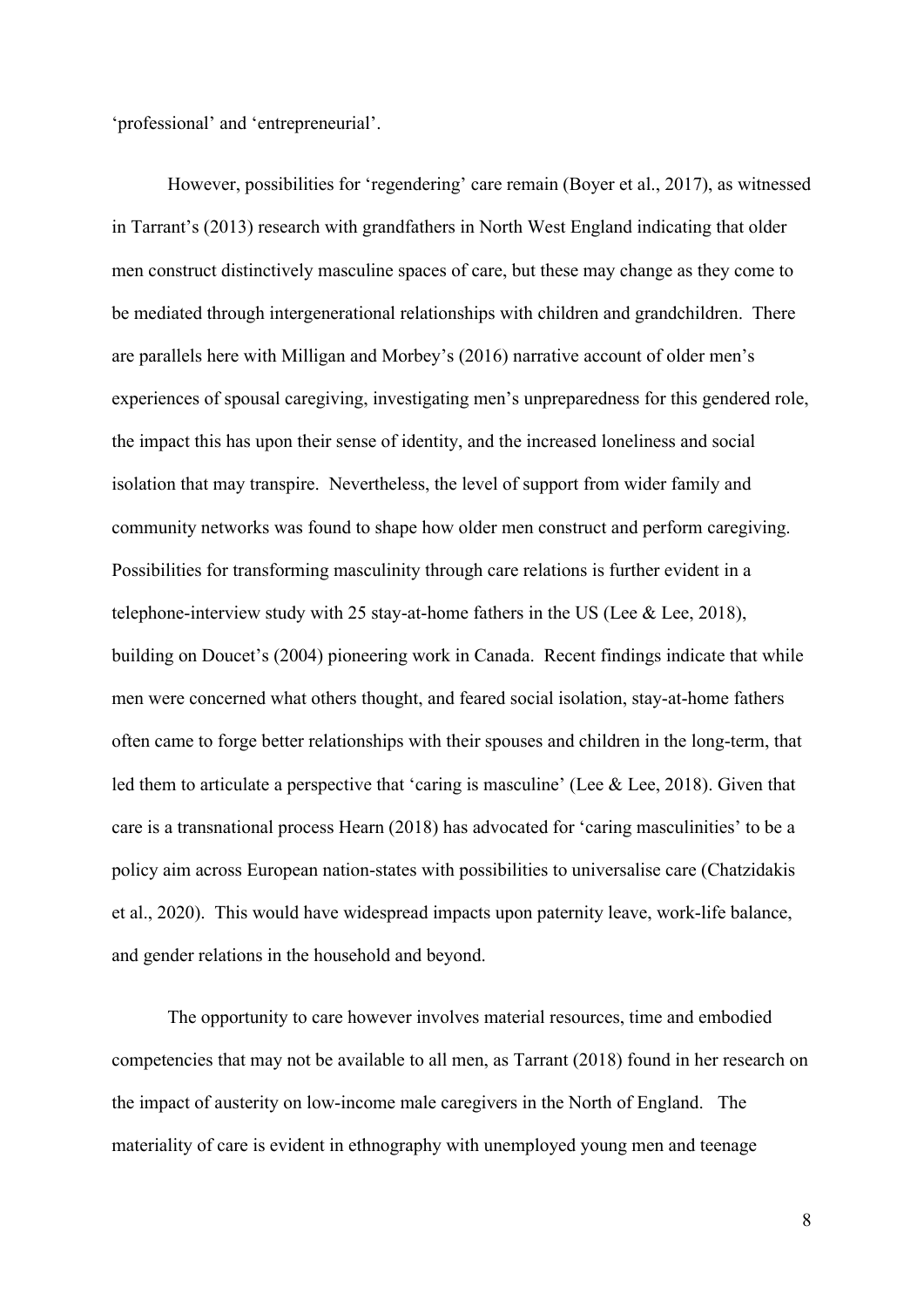mothers, where marginalised young women would invest in expensive buggies and designer babywear to avoid being stigmatized as 'bad mothers' (Nayak & Kehily, 2014). Boyer et al. (2017) further speculate on the possibilities for 'regendering' care following recession, where redundancy may lead to more men becoming stay-at-home-fathers. Material relations are strikingly evident for those living on the margins of society, with the state withdrawal of services and 'care-precarity' throughout the market (Raw & McKie, 2019). In a recent study with white unemployed young men residing in fading English coastal resorts, the absence of family support and public resources appears to have left many respondents reliant upon care from friends, while open to the risks of drugs and homelessness (Bonner-Thompson & McDowell, 2020). Increasing longevity across the Northern Hemisphere has resulted in growing care needs in a shrinking state in the US (England & Alcorn, 2018), a rise of male care-workers in the UK, the 'masculinisation' of nursing in Canada spurred by migrant men from the Indian sub-continent (Kaspar et al., 2019), and a steady growth in unpaid male carers caring for parents, in-laws, spouses and children (England & Dyck, 2014).

We extend this discussion on masculinity and care by addressing the lived experiences of the recipients of care themselves – in this case, children and young people. Indeed, far less is known about how care is received, interpretated, mediated and experienced by those dependent on care practices. In doing so, we elicit original 'care accounts' (Raw & McKie, 2019) from young people, illuminating what they understand as care, how care is masculinised and significantly, how it may be refigured. In the following section we discuss the research process, before proceeding to the analysis.

#### **Young people, place and creative methodologies**

Quarry Bay is a coastal area located in North East England, a region steeped in a history of coalmining, ship-building and heavy forms of plant engineering that has undergone large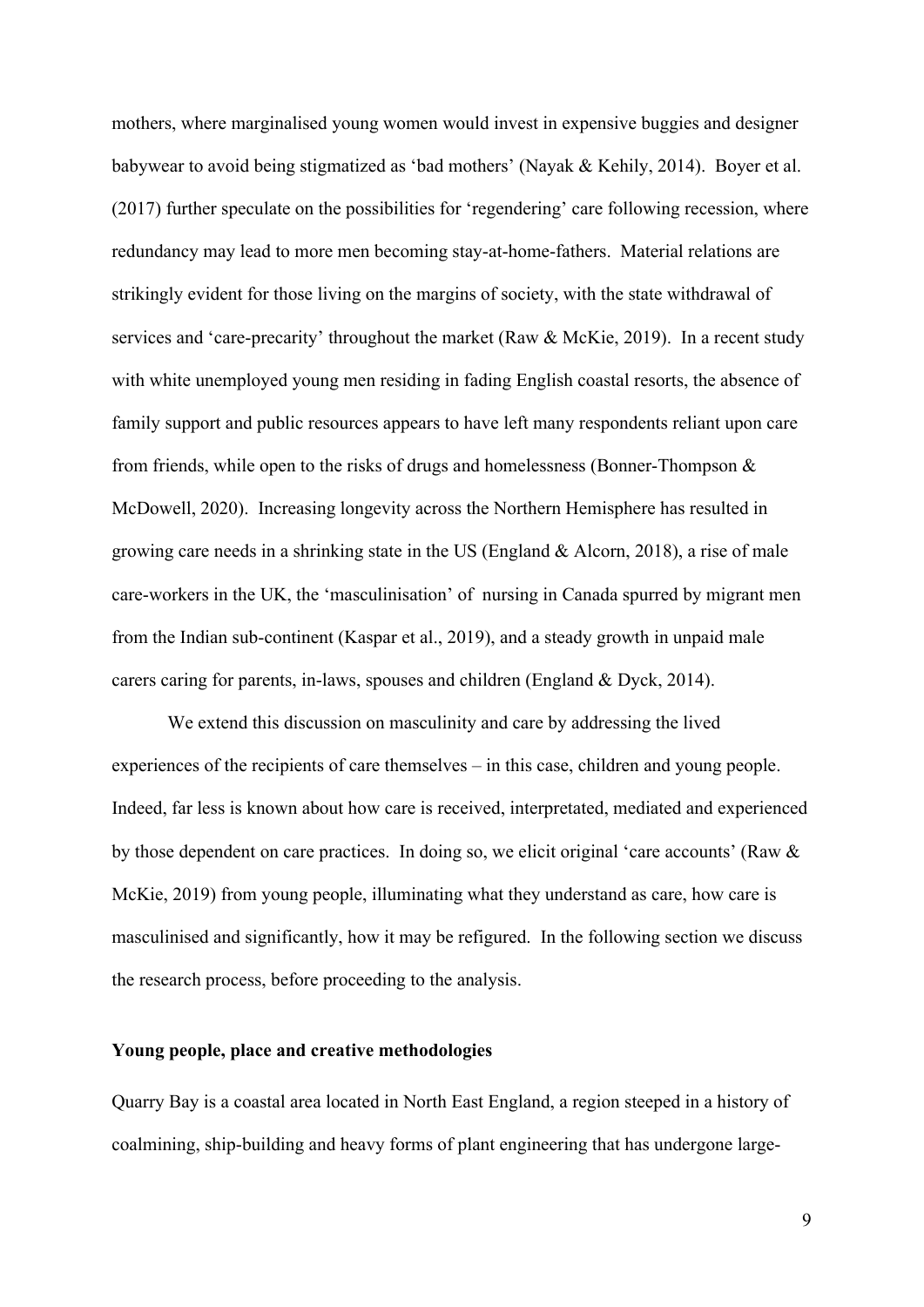scale deindustrialisation (Hudson, 1998). Demographics indicate Quarry Bay has a predominantly white population at 96.6%, and according to the Office for National Statistics (ONS) for the period of January to December 2018, the percentage of workless households stood at 17.1 percent, which is above the national average of 14.3 percent.

The decimation of industry and the move to a service sector economy is reflected in a growth of retail and business enterprise parks found throughout the Bay district. In lowincome areas in the UK local economies can play an important role in shaping care relations (Barker, 2011). Employment in Quarry Bay may also place time restrictions on care practices, with an abundance of telephone call-centres and diminishing fisheries industries that regularly involve nightshifts. Nomis official labour market statistics (ONS January 2019 – December 2019) reflect these transformations in employment which is now largely concentrated in a range of managerial and professional occupations (44.3%), including administration, secretarial work and skilled trades (19.3%), as well as care, leisure, sales and customer service occupations (20.9%). The sharp decline of industry means that only 4.8% of Bay residents currently work in process plants and machine operatives, with a further 10.1% described as being in 'elementary occupations'.

Despite the erosion of heavy industry, the muscular forms of labour engendered in the industrial period continues to preside through the embodiment of a particular 'hard' masculinity in the present. Heavy labour, hard 'graft' and physical work retain high prestige in Quarry Bay. As masculinities scholars have shown it is still the case that body mass, the ability to 'handle oneself' and physical prowess remain very much alive in the region and can be traced in the post-industrial circuits of drinking, football (Nayak, 2003, 2006) and a masculine gym culture, where body-building and the use of steroids is not unusual (Giazitzoglu, 2018). Indeed, feminist geographers have argued for a more embodied approach to masculinity and care (England & Dyck, 2014). In response, our research with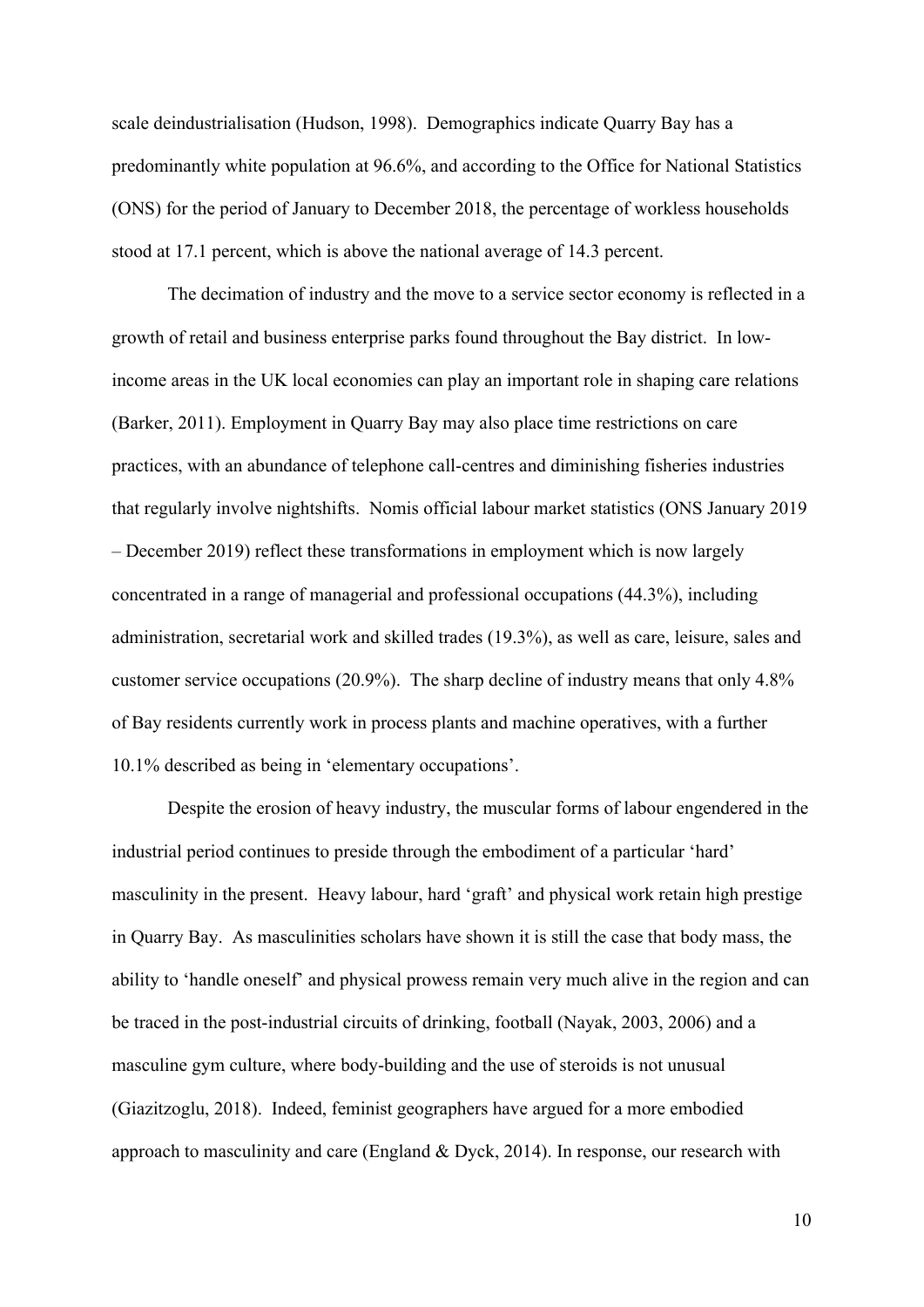young people engages with the emotional, embodied and relational aspects of masculinity through creative methodologies.

Recent years have witnessed an upsurge of interest in creative methods in human geography (see de Leeuw and Hawkins 2017; Hawkins, 2019) including painting to enhance encounters with young refugees and asylum-seekers (Askins & Pain, 2011), the use of interactive bingo to develop dialogue and ease tensions between new Filipino migrants and First Nations people in Whitehorse, Canada (Johnston & Pratt, 2017), or the practice of live performance theatre to showcase the Irish diaspora in Newcastle upon Tyne and the changing migrant labour market in Peterborough, UK, respectively (Richardson, 2015; Rogaly, 2016).

The research is a co-production involving the national children's charity Barnardo's, the Great North Tyne and Wear Museums and local Primary Schools in Quarry Bay. In total we worked with 120 young people, across five classes, derived from three schools. The girls and boys we worked with were aged 9-10 years, and we consulted with teachers, gaining prior consent from parents/guardians regarding our study. A robust process of ethical approval was undertaken, drawing on NSPCC guidance for researching children under 12 years, using an 'opt-out' parental/guardian form for consent, and completing a risk assessment assuring that any fieldwork research would only take place with teachers, school assistants and at least one representative from Barnardo's present in the classroom throughout. To maintain confidentiality pseudonyms have been used when it comes to participants, schools and surrounding locations. Although all children wished to participate in the project, some preferred not to have their voices audio-recorded but agreed that they were comfortable with classroom observations and fieldwork notetaking which we draw upon where appropriate.

 The research proceeded through a series of phases with the school-based fieldwork completed over an intensive 12-week period during the Spring and early Summer of 2018.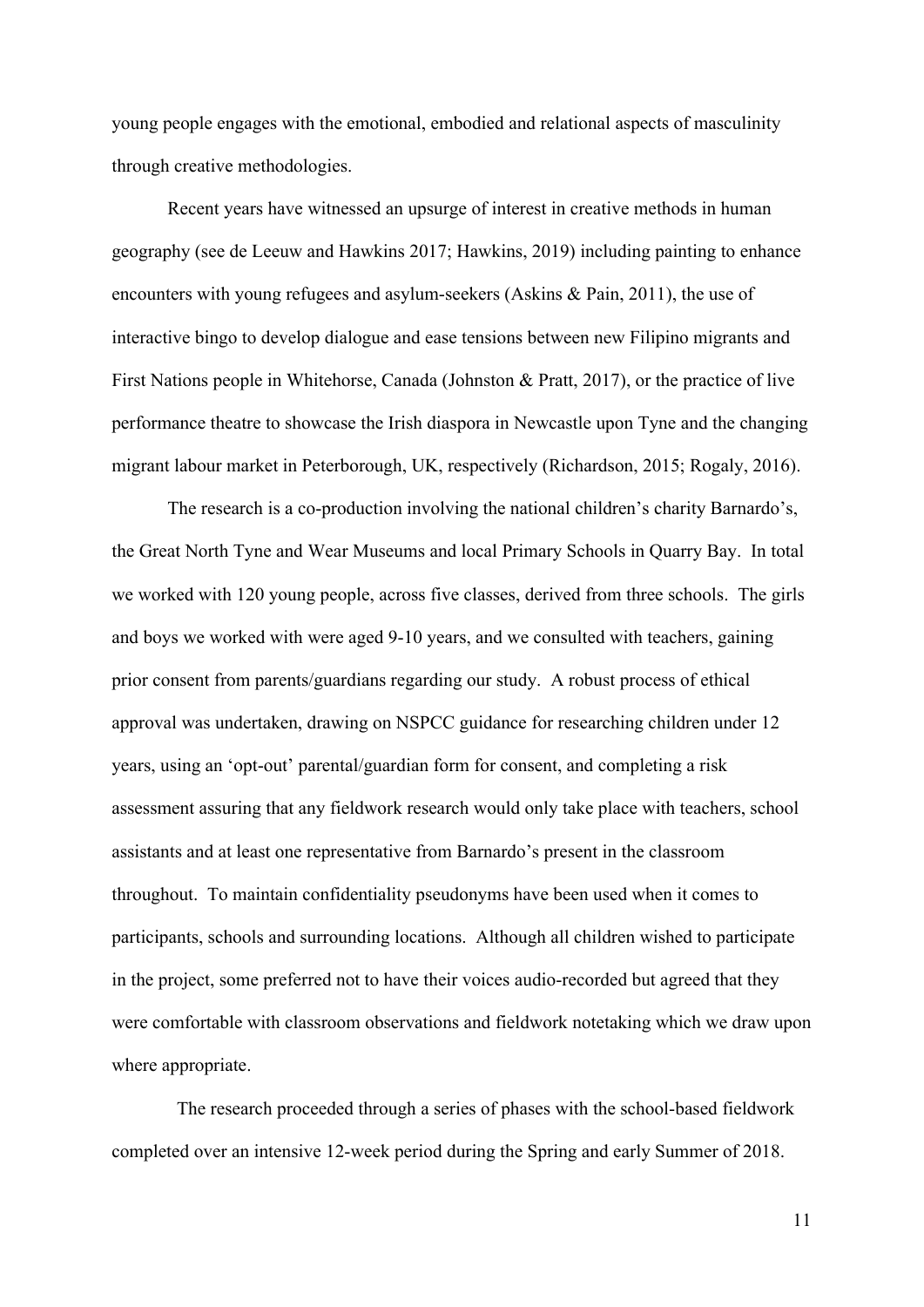Our research focused upon young people's ideas of masculinity and what it now means to be a man. We found that critical interrogation of masculinity was virtually absent in the UK Personal, Social, Health and Economic (PSHE) education curriculum, and other forms of teaching on family and relationships. In the absence of any meaningful pedagogy on masculinities we began with an exercise where children were asked to pick a toy that was concealed in bags that we had purposefully arranged. During the exercise, it rapidly became apparent that it was largely permissible for girls to play with a fire engine or construction set when these appeared from the bag. In contrast, when boys drew out Barbie dolls or pink unicorns, this elicited a cacophony of hilarity amongst other classroom members.

The exercise operated as an 'ice-breaker' that enabled us to engage in a series of critical masculinities workshops with young people as they reflected upon the learning of gender appropriate behaviour. Throughout these workshops young people were encouraged to ask questions, to discuss perspectives and to draw on their wider experiences and understandings of what it means to be a man. This culminated in the production of several artworks created by young people, often working in small groups. There were no parameters on the format of the work they wished to present, other than that the artwork should be able to be framed and mountable in a museum gallery. Artworks included line drawings, paintings, poetry, pop-up art, collage, digital images, photographs, stencils, comics, posters and storyboard designs.

A total of 61 pieces of artwork were produced as many young people decided to work in either mixed or single-sex friendship groups of varying size. The artworks were then organised around a series of themes related to masculinity e.g. sport and leisure, work and employment, gender and equality, sexuality and embodiment. In this paper we discuss work concerned with masculinity, embodied care and emotion – a thematic segment that emerged through the data as opposed to being a classificatory typology imposed on the artworks. In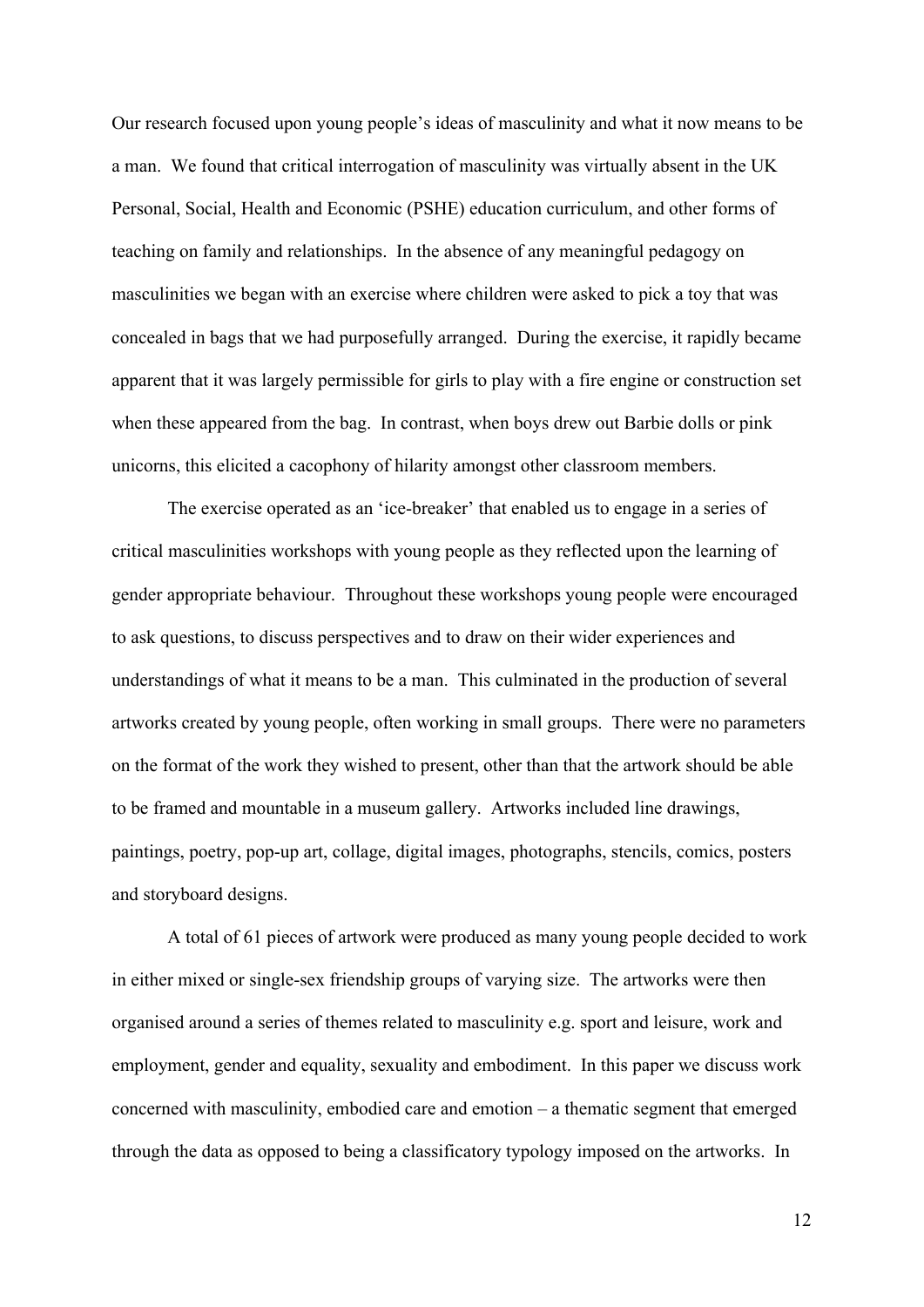doing so we also draw upon our classroom observations and the discussions generated from critical masculinities workshops. To ensure the veracity of the data collected a digital recording device was used to capture group discussion and a field-note diary was also kept to document observations, comments and reflections as young people prepared their artworks. The auditory data were transcribed and later analysed alongside the thematically arranged artworks.

#### **Masculinities and recuperating care**

A critical aspect of care identified in the research is the way that caring relations may become *'*masculinised'. In such cases the gender order is rarely disrupted, where care can be coopted to reinforce and extend hegemonic masculinity. Often, many of the young people spoke about men as people who should be 'helpful', 'caring' and 'there for their children'. Further exploration revealed that men are expected to do this financially. Alicia, for example, understands masculinity through forms of neoliberal citizenship attuned to providing for the family.

Alicia: [My picture] It's showing what a man can do with me and that … What dads can do with their family and that. … Parks, places where your dad could take you ... and they need to earn money. *Why?* Alicia: They need to have some… work and bring in money for family and that.

Lakeside

Whilst there are some challenges here to gender relations, especially in terms of the temporal aspects of normative fatherhood, often these forms of care align with capitalist and heteronormative ideas of family life, where men are foremostly understood as archetypal 'breadwinners' (England, 2010; Hanlon, 2012; McDowell, 2005; Walby, 1986).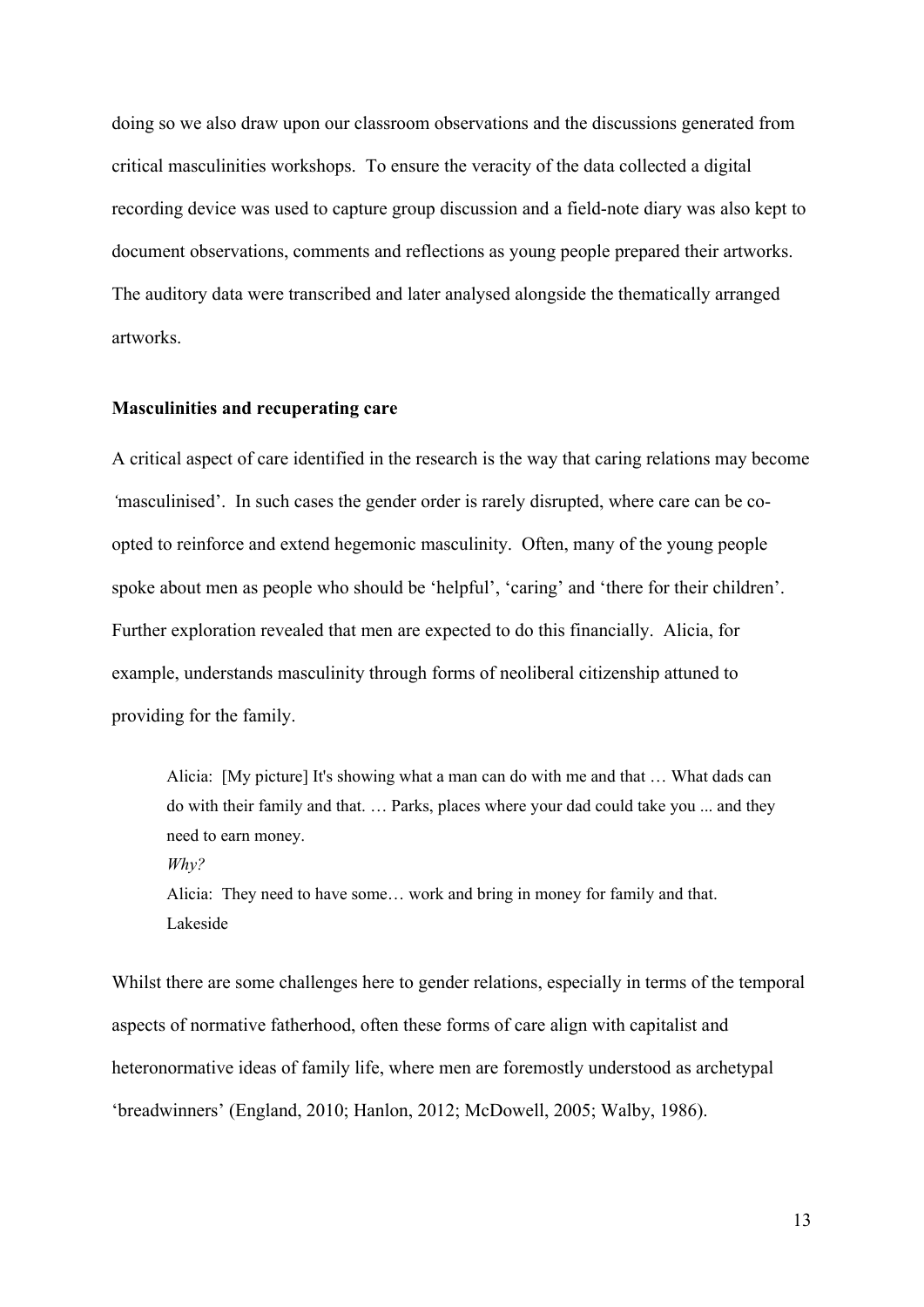Consider Drew and James's colourful illustration in Fig. 1. It reads, 'A man who is working long, hard hours has just finished his 13 hour shift. He then receives his pay'. This picture depicts a beaming man in a suit, surrounded with money, and the unmistakable caption – 'Cha-Ching!' We are informed the man is feeling generous and making his way home, when he encounters a homeless man and 'floats him a note'.

#### *Fig. 1 Encountering the homeless* – about here

James and Drew elaborate on the message behind the comic strip.

Drew: It's a story of a male who is working long hours.

James: Hard long hours.

Drew: Hard long hours, so he works from six o'clock in the morning till eleven o'clock at night. And then he is very tired after a long day, so the concept is that he is working hard and then he gets his pay eventually and he's happy because he's got loads of money. And then he realises the homeless man across the street. So, he gives him money…. As well, my dad met a really nice homeless man who was very friendly and he bought him a packet of crisps, a sandwich and a drink, and it made his day. You can't tell…He's not like… you can't tell he's really sad. Like he'll probably cry happy tears to receive that drink… just a drink made his day. Brockley Park

The homeless man is set apart from others as 'really nice' and 'very friendly', connecting to young people's experiences:

James: It makes you a good man to be generous and think of others. *Where do you think you've learnt that idea?*  Drew: Because every time I see a homeless man, or someone who's like homeless, my dad, he just gives them money every time and it just inspires me. Brockley Park

In this illustration being a man is about working hard, being generous and repairing the worlds of those who are economically and socially impoverished. Caring is inextricably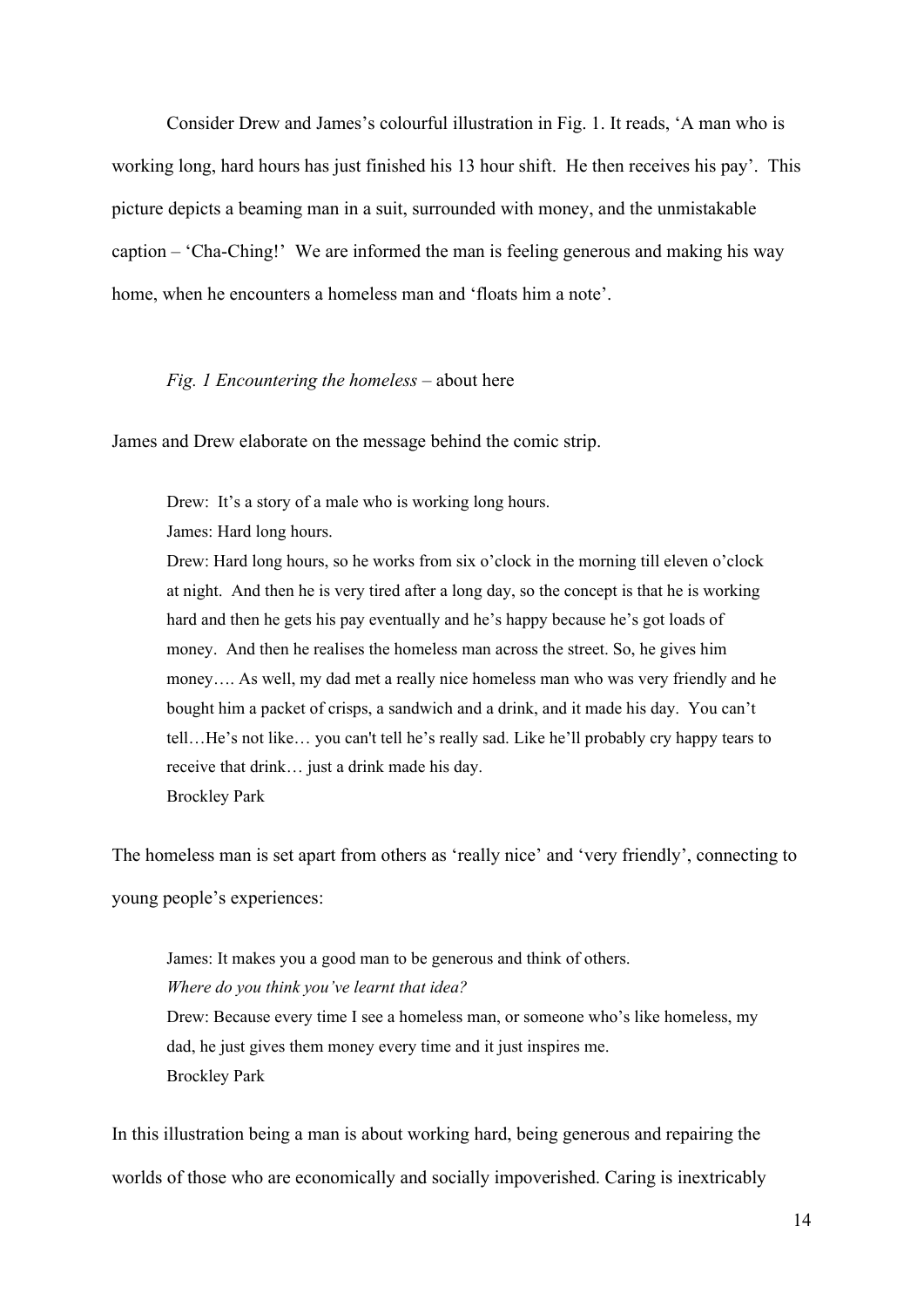entangled with masculine ideals of paid work, family support, as well as success (Boyer et al., 2017; Hanlon, 2012; Hunter et al., 2017). For Bridges and Pascoe (2014) such engagements may fortify existing social and symbolic boundaries that often work to conceal systems of power and inequality in historically new ways. Indeed, the picture reveals two worlds: that of the neoliberal office with its dollar signs and homelessness on the street; disclosing how masculinities are spatially constituted. Moreover, as Connell (1995) reminds us hegemonic masculinities are not only produced through and against the bodies of women but also through subordinate masculinities, in this case unemployed and homeless men. The act of repair, while well meaning, creates an unlikely scene in the final frame. Here, the office worker and his homeless counterpart gain equivalence as 'best friends', glossing over the gross inequalities between their spatial habitus, lifestyle and futures. In this reading masculine caring ideals are bolstered through paid work and success, with care becoming a masculinised practice, rather than masculinity itself being reconfigured.

Along with the homeless, girls and women were constituted as vulnerable bodies and thereby recipients in need of masculine care. A familiar refrain was the scenario of men helping girls and women in distress. Rex and Freya explain the meanings behind their artwork.

Freya: So, our first one is that a girl fell over and a man has come over and helped her up with her knee. Then the second one is a girl paying money at the counter but she's a pound short and the man behind her gives her an extra pound. *Okay. What do they show?* Rex: Like, they're being nice. Freya: Kindness and helpful, and always giving a hand. *I just wanted to ask, why are the men always helping women?* Freya: Oh, it's just because girls always get a lot more upset than boys when they fall over because boys just get back up and run around. Brockley Park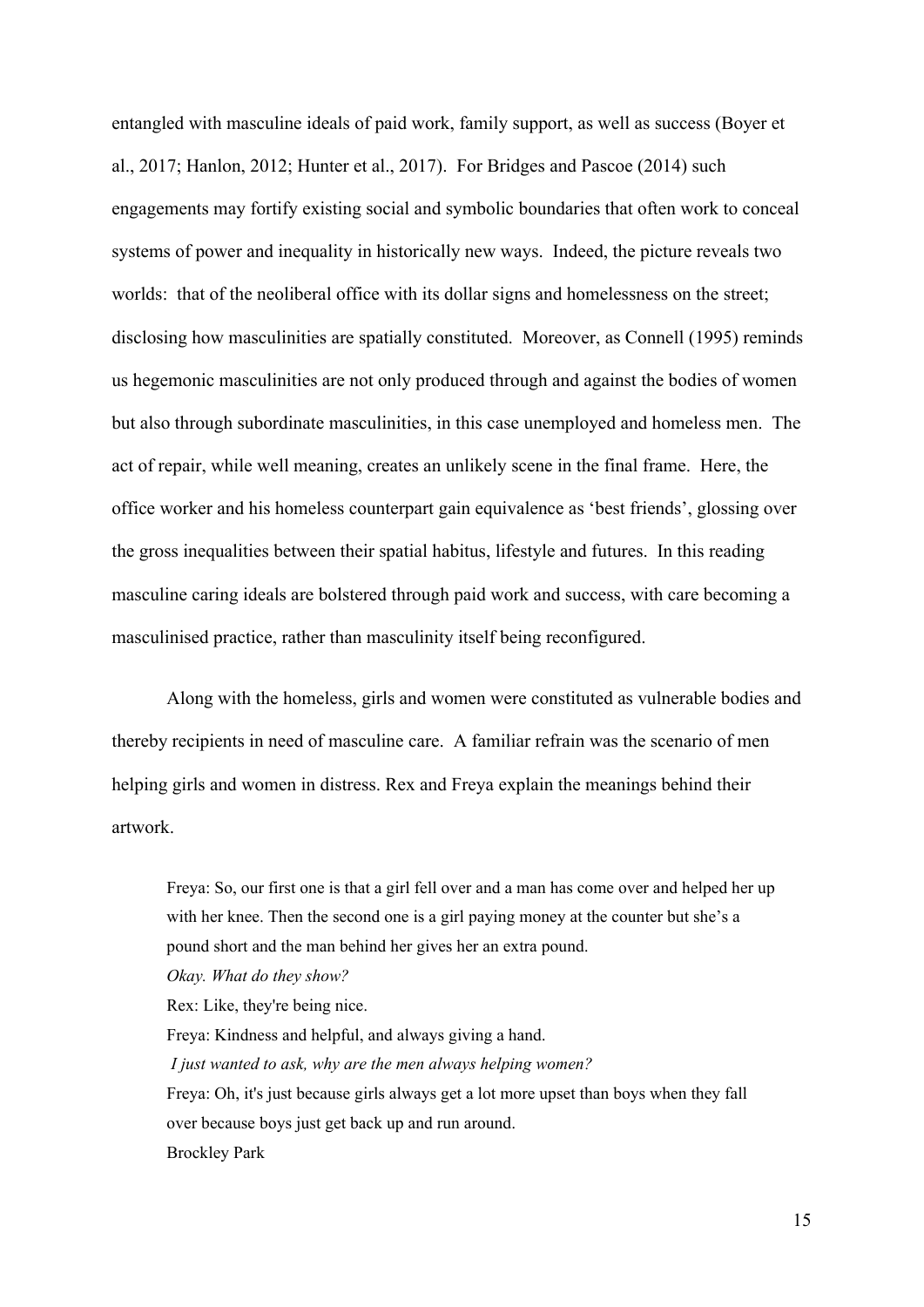Throughout each vignette we see a form of 'heroic masculinity' articulated, where men are constructed as 'saviours' to the homeless, women and girls who are constituted as vulnerable. The forms of care may involve physical acts but are often underscored by financial services and patriarchal notions of 'protection' (Hanlon, 2012). These practices do not necessarily disrupt the gender order or redistribute care in ways that challenge hegemonic masculinities. Rather the narratives and artwork illustrate the re-surfacing of the traditional 'breadwinner' role, the positioning of hegemonic masculinity above marginalised groups, with little critical space afforded to men's own vulnerabilities.

Money is regularly seen as a solution for 'repairing worlds' (Tronto and Fisher, 1990) where capitalist exchange in streets and shops serve to affirm neoliberal citizenship. Historical patriarchal care relations are then not easily transfigured, as Raghuram (2019, p. 626) remarks, 'if care is theorised as a practice, then we should also recognise that practices are indelibly inflected by these complex geohistories of existing practices of care.' Thus, in one painting the gender order remained firmly intact where students used bullet-points to identify what made a 'good man' noting, 'working, tidying up, help wife, earn money'. The emphasis on work, money and 'helping' wives places a primary emphasis on earning, and secondary one on care and domestic labour (Boyer et al., 2017; Doucet, 2004). In many of these situations men's capacity to care is understood a product of their ability to participate in paid work, a key feature of embodying masculinity in the region. Therefore, these young people understand that for men (mainly fathers) to practice care, they are required to embody working masuclinities.

Some of the young people we spoke with had troubled childhoods, documented in excerpts from our field-note diary observations.

When talking about a 'good dads' artwork, Adam says 'I wish my dad was like this'. When I ask him what he means, he says that he wishes his dad would do particular things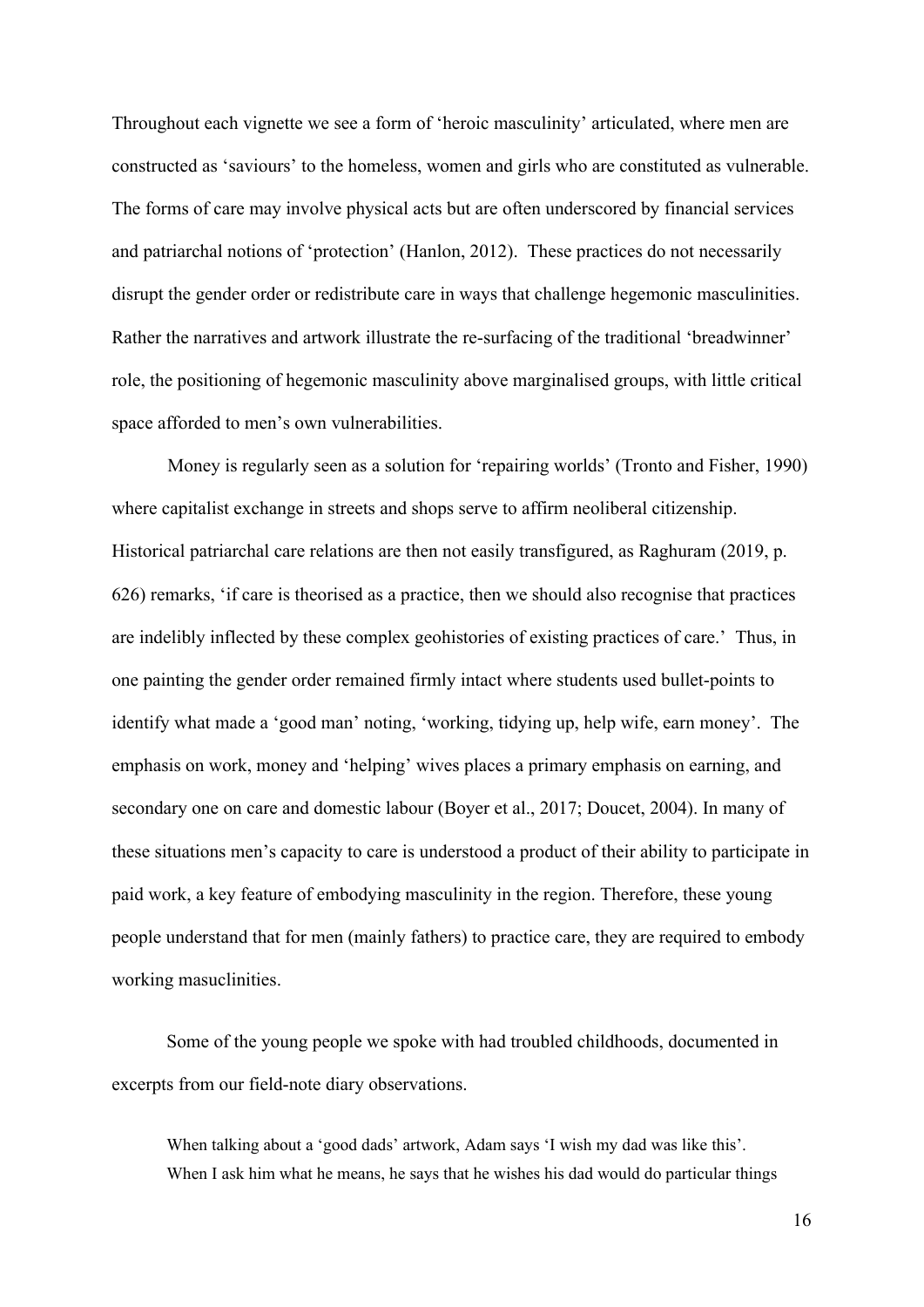with him (play with him, emotionally care for him and take him for ice-cream), but he's always too busy. Field dairy (02.07.2018) Brockley Park

Finley is part of another 'good dads' group. He spoke to me about his dad not being around and how his mother stays in bed until 12pm. Field diary (11.06.2018) Brockley Park

Adam's response reveals his longing for his dad to spend time with him where, 'fathers as a social group can still be thought of as existing outside of everyday gendered carescapes' (Barker, 2011, p. 418). Finley had breakfast at his cousin's house, suggesting parental care is difficult to achieve in financially constrained households where alcohol, drugs and mental health issues may preside. For these young people, what it means to care might actually transgress the material and financial, and start to uncover something different. Having explored the material aspects of care and its masculine recuperation through the 'breadwinner', in the following section we consider ways young people might move against the gender order, using a feminist ethics of care to rework masculinity. In doing so they reconstruct masculine care through bodily intimacies, affect, emotions and the unstable aspects of vulnerability.

#### **Masculinities and redistributing care**

Family and fathering were important topics for young people when discussing their expectations of men. Where in the previous section we saw how capitalist market relations underscore the potential to care, some young people went onto reflect how masculine care could still be expanded beyond the narrow confines of wage labour, highlighting a desire for fathers to be a continual presence in their daily lives (Elliott, 2016; Hearn, 2018). The emotional and affective qualities of care emanated through several accounts. Josh (River View) informs us in a group discussion how his picture, 'show[s] that a dad cares for people.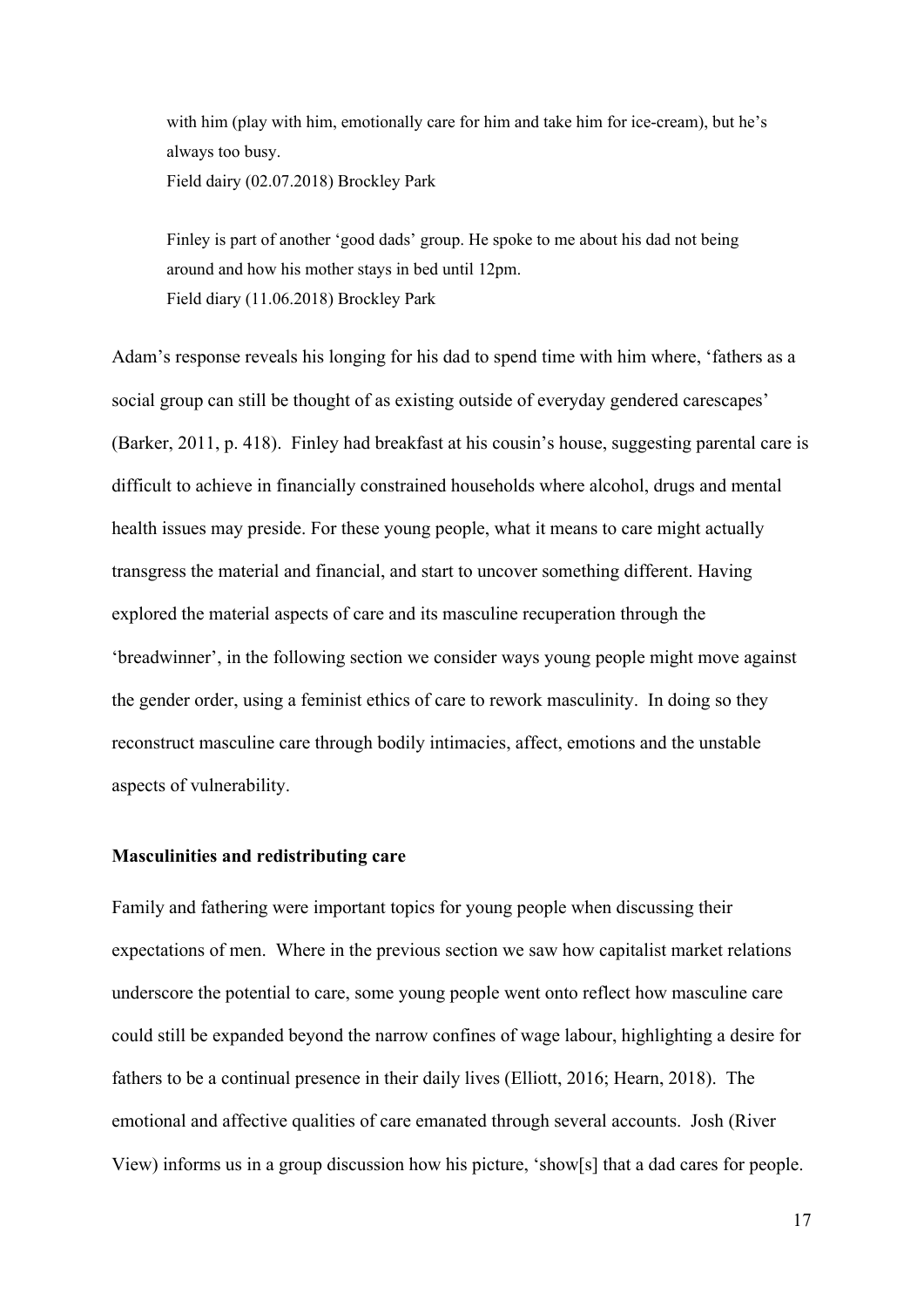I mean a dad cares for children'. Many young people expressed a desire for affective capacities of care that generate warmth, kindness and love.

Rachel: To be kind and if you have kids and you're a dad you be nice to your kids. Read them things, hold hug them, give them what they want, give them a good childhood – and give them sweets! [laughter]. Brockey Park

The bodily intimacy of reading to, playing, holding or hugging children has the affective capacity to generate security and kindness that overtime may culminate in the creation of 'a good childhood'. In these examples the affective qualities of care hold the potential to create ontological security in young lives.

While the assumption is that men can only demonstrate care through the surplus value generated by their work, young people also critically reflect upon the possibilities of care for men who don't work.

James: It means that you're being really generous and … helpful. Drew: They work hard to help their family and stuff. *Okay. Do you think all men have to work hard to help their family?* Drew: Not all… Not all because some maybe don't work but help their children. Brockley Park

That men may be unemployed, single fathers, retired, or primary caregivers is noteworthy considering the accounts in the previous section. Not enough is known about men's responsibilities as carers and the way in which structural forces such as a diminishing welfare state, may mitigate against resources of time, space and money (Barker, 2011; Boyer et al., 2017; England & Alcorn, 2018; Tarrant, 2018), however as paid work becomes precarious men's relations with care may be changing in unpredictable ways (Bonner-Thompson & McDowell, 2020; Boyer et al., 2017). For young people like James, the absence of paid work does not necessarily diminish a fathers ability to care for their children, but provides an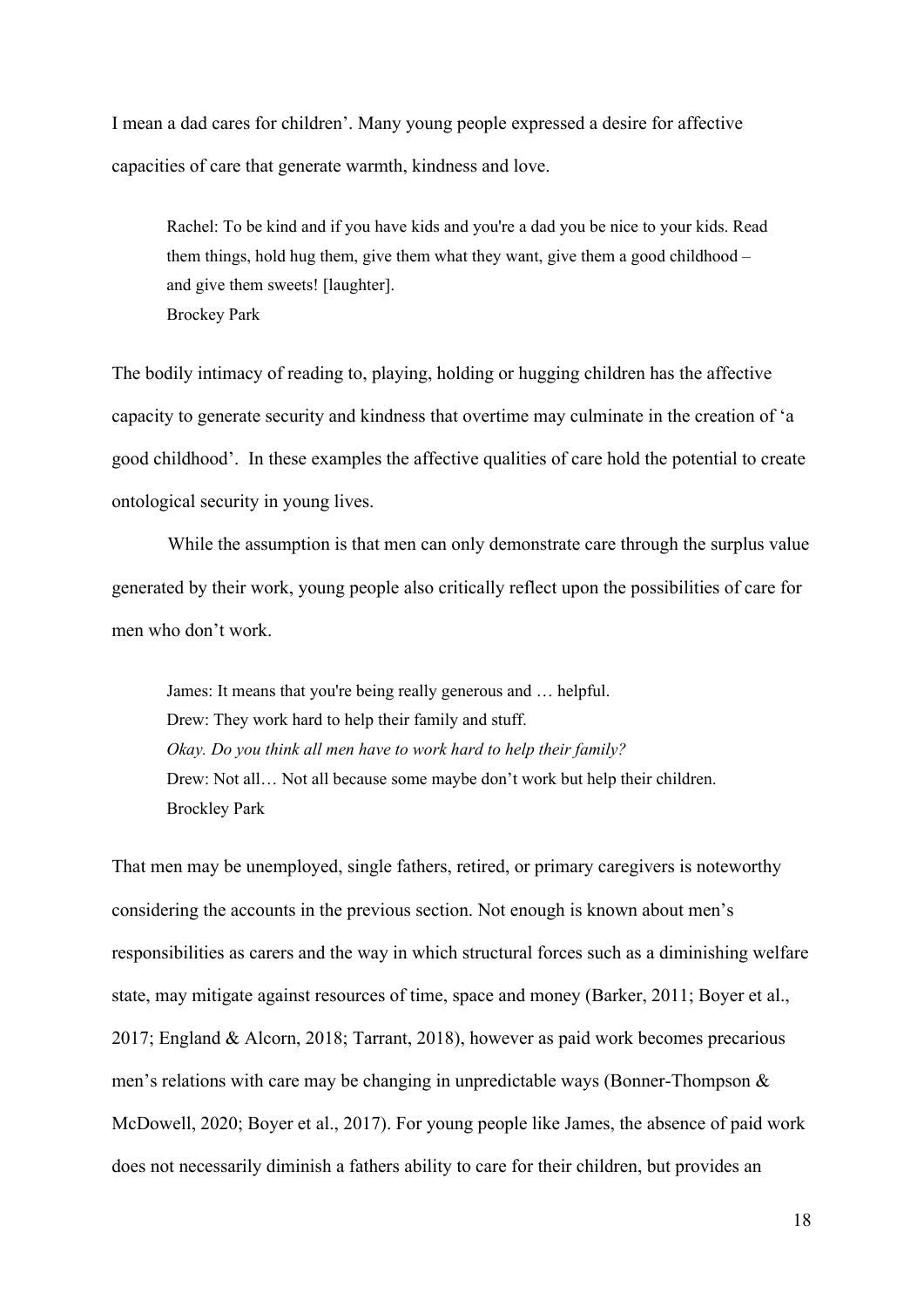opportunity for other forms of care to be practiced.

Consider the images that comprise Fig. 2, where the focal point is a series of portraits of a man spending time with his children. A group of young people, Phoebe, Cait and Harriet, designed the artwork in the format of a family album with neatly framed images underpinned by what they believe constitutes a 'good man'. Here, masculinity is crucially implicated in the repairing of worlds, where the man is seen comforting a crying child, hanging up a framed picture, or openly demonstrating affection as well as attending school prize-giving events. While these may appear relatively pleasant tasks, they should not go undervalued in Quarry Bay, where locally specific economic geographies valorise physical paid labour over care. It is these moments where young people see the ways men, especially fathers, can transgress spatially specific masculinities that take shape through paid work.

*Fig. 2 'What makes a good man'.* – about here

Phoebe, Cait and Harriet's artwork also explores men's vulnerability, recognising that men must learn to be emotionally vulnerable and receivers of care.

Phoebe: Sometimes people say that men are really strong, but sometimes it could be the opposite. Like they could be strong inside … It's like a picture of another man helping the man. Cait: Like the main man is crying but the man … Harriet: The other man is helping him. Brockley Park

There is a redistribution of care across the gender order where the carer and recipients are both men (Aitken, 2012; Hanlon, 2012). As Amanda showed in her depiction of an 'emotional warrior', men should be able to embody vulnerability in the same way women do.

Amanda: My picture represents two meanings – that men have feelings like women and can cry, rather than be told they shouldn't. Lakeside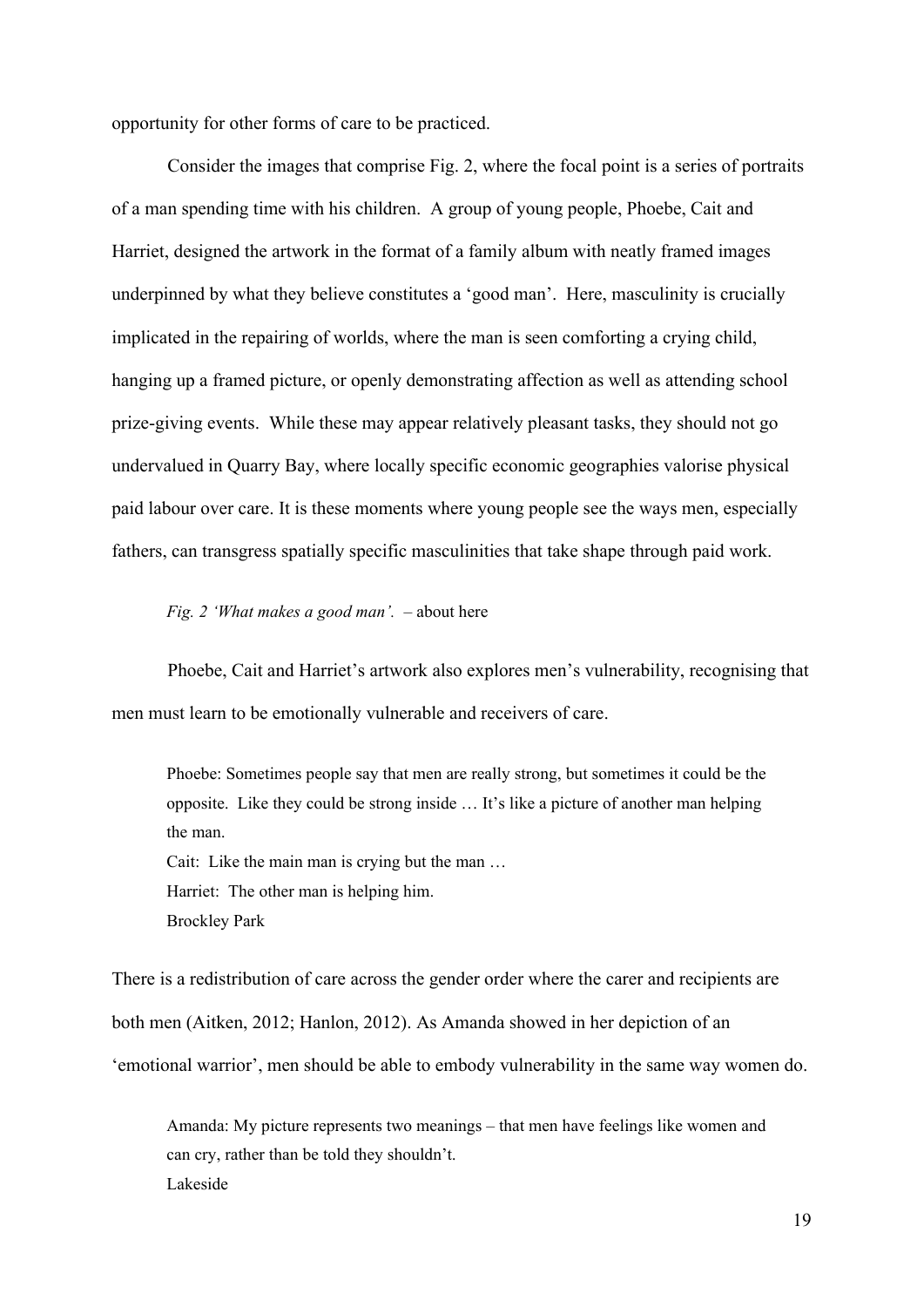Men's silences on vulnerability were acutely observed by young people.

Phoebe: My dad just recently broke his arm and he's not very… He's very independent and he's not really used to asking for help … So, my mum's telling him, 'No you need help. You need help.' So, my mum's helping him. Brockey Park

Stuart: I've barely ever seen my dad cry... I think to be a proud man … you need to be kind and loving. Lakeside

England and Dyck's (2014) study into men who are caregivers and care recipients is instructive; at crisis points it is evident that every*body* needs care. However, for many men in Quarry Bay relinquishing bodily and emotional control does not come easily, an issue recognised by young people in their home lives.

In a final artwork we discuss, Drew and Evie at Brockley Park make a valiant attempt to highlight multiple masculinities and embed these within different configurations of power. Fig. 3 is formatted in the style of a storyboard. The illustrations represent a variety of marginalised men who are weighed down by a non-traditional bodily schematic. This includes 'glasses boy' who is made fun of as a 'nerd', 'Black skin man' who is shown being rejected from jobs and public spaces because of his colour, a gay man who is socially excluded, as well as conjoined twins and a man with a facial disfigurement who are each objects of fear and taboo. In this complex portrait, there is a direct engagement by young people with marginalised masculinities. Inequalities concerning bodily impairment, dis/ability, ethnicity and sexuality all figure in these representations, coming to splice apart understandings of masculinity as homogenous, heroic or hegemonic. In the storyboard these marginalised bodies are initially uncared for, stigmatized and frequently the objects of abuse and degradation.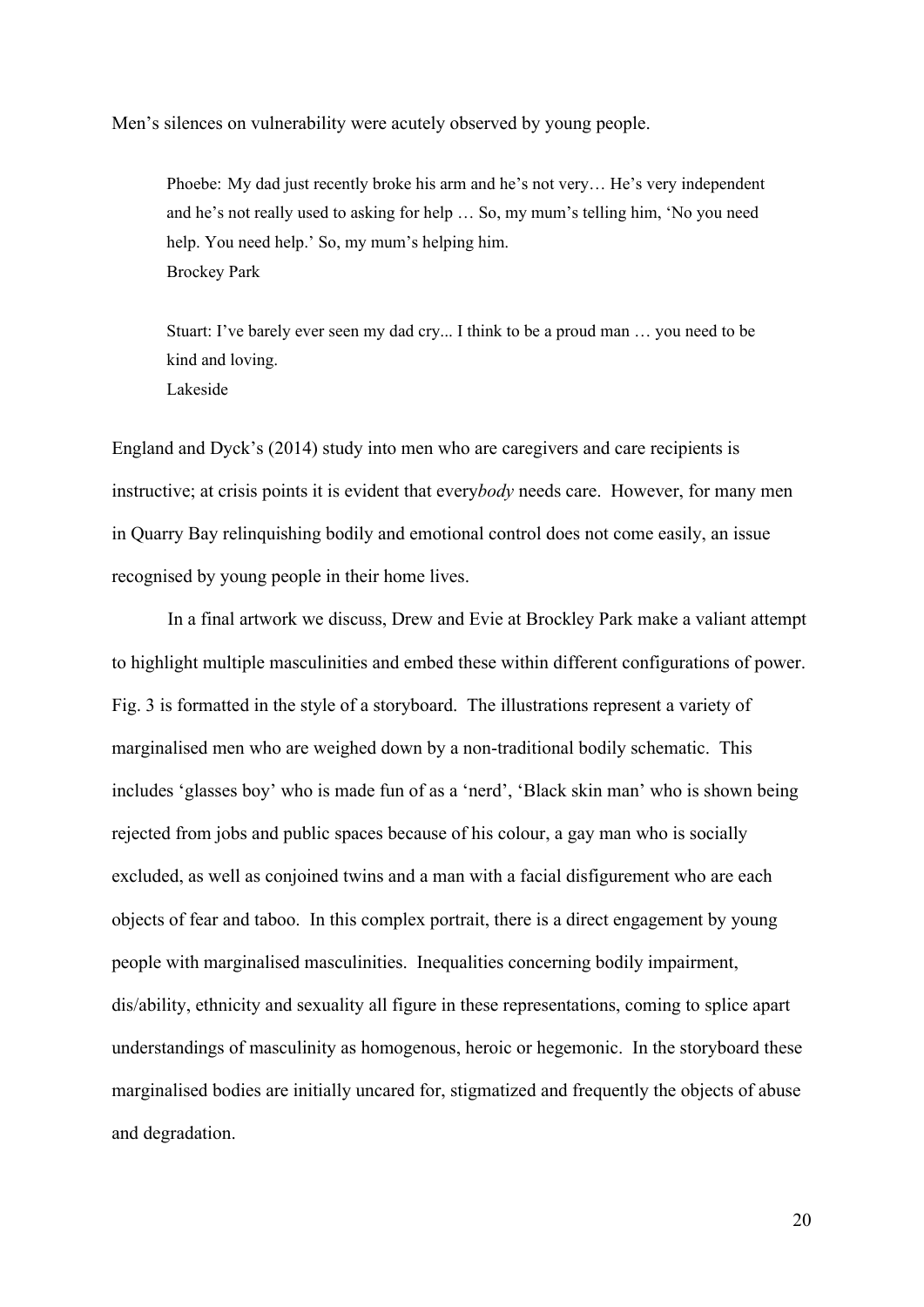Nevertheless, the portrait is underpinned by strong sense of hope, in which stigmatized bodies become the recipients of care from other bodies, usually men. The storyboard disturbs the sex-gender order in various ways. Firstly, by taking an intersectional approach showcasing difference and multiple masculinities; secondly, by addressing social inequality where not all men are seen to hold equal power or be privileged; thirdly, by placing an acute focus on the locus of the body and men's corporeal vulnerability; and fourth, by demonstrating the possibilities for future, radical social transformation in what it means to be a man. In reflecting upon the sophisticated elements of the storyboard, there is shift from men as the 'heroic' purveyors of care (Sheibling, 2018), to being both the providers and beneficiaries of care work. As Ragharam (2019) has recently argued intersectionality enables us to focus on moments and events where care can become unsettled, as illustrated in artworks. These representations provide significant insight into the ways young people understand masculinity and the politics of care across the gender order, which moves beyond the idea that men only have the capacity to care through what they may offer through paid labour.

#### **Conclusion: recuperating and redistributing care**

Influenced by feminist critical theory on care and emotions this study is situated in the politically contentious, emergent area of masculinities and care. Here, the idea of men caring for others is often seen to implicitly offer a reconfiguration of the gender order. Indeed, Elliott (2016: 255) has highlighted the 'disruptive potential' of care practices, arguing 'men's care can effectively change gender'. Although cognisant of this potential, and the possibilities for a universal radical caring ethos (Chatzidakis et al., 2020; Hobart & Kneese,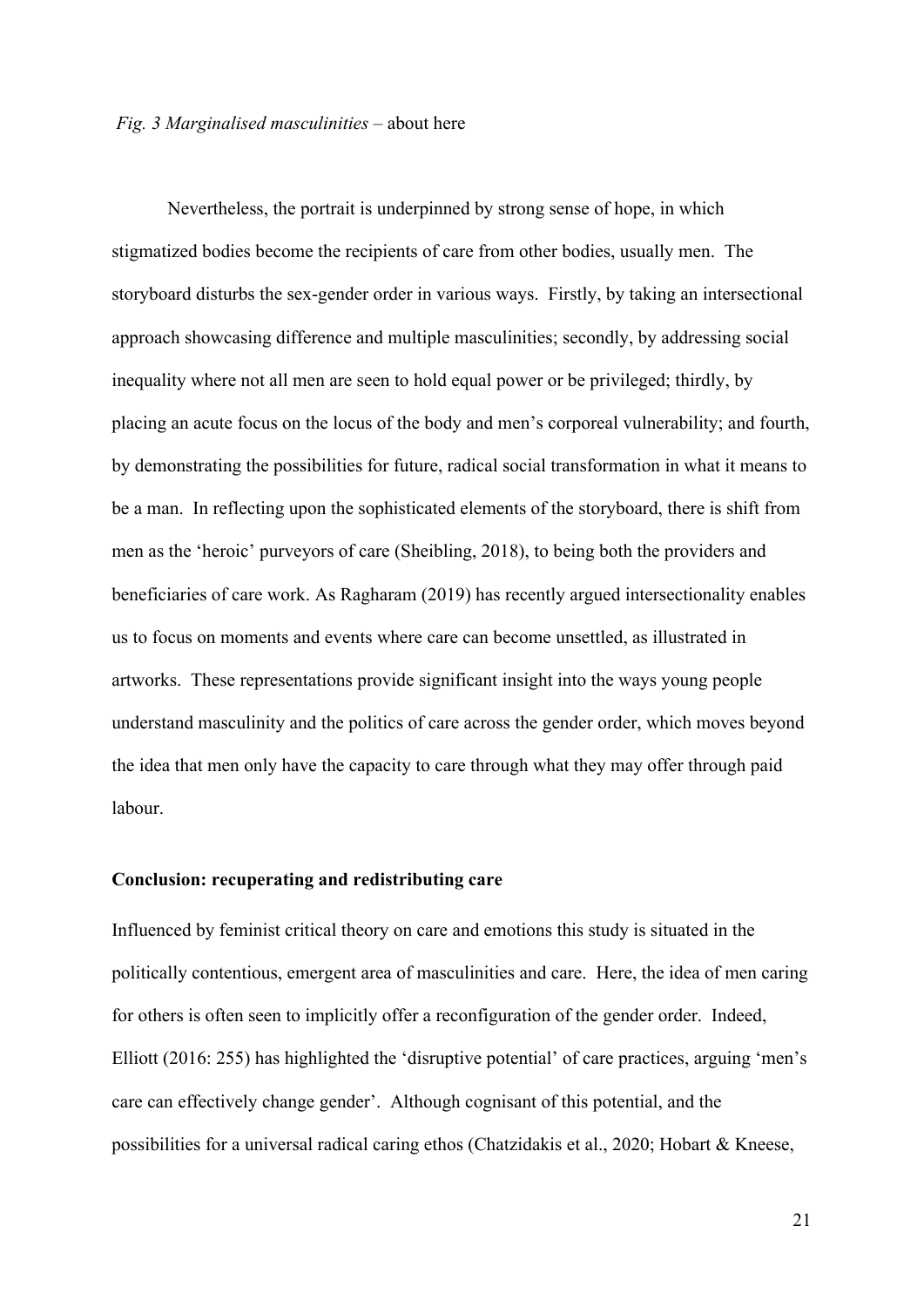2020), our participatory research with young people around Quarry Bay yields ambiguous results where care is an unstable, diffuse and flexible felt practice. The unfolding of care relations is unpredictable, meaning that care itself can become masculinised and *recuperated* to shore up gender identities. Examples of this were repeatedly found in young people's artwork where those in need of care were invariably women, the homeless, disabled people, children and animals. Furthermore, some practices that young people imagined as caring were tied to the material 'breadwinner' identity and ideas of the neoliberal subject who works hard to provide, is generous with money, though remains a 'distant dad' (Barker, 2011). We contend that hegemonic masculinities are consolidated through many of these caring acts, in an extension of patriarchy that further subordinates marginalised others who are reduced to being the vulnerable recipients of care. The recuperation of care into the gender order in this way only serves to affirm gender difference. This does not mean that care is inconsequential to the formation of gender, rather 'care, and its neglect, are founding aspects of different versions of masculinity' (Hearn, 2018: 39).

Despite the significant finding that masculine care can be *recuperated* into the patriarchal system, research with young people also illuminated hopeful examples, where care is discharged and *redistributed* across the gender order. This was apparent in artworks that showed men supporting one another, admitting to frailty or vulnerability, developing interdependencies and generating affective care practices to enhance the life-worlds of children and others. We have argued for an elaborated feminist politics of care that is beneficial to both men and women, and capable of ensuring greater gender equality through an extended redistribution of care. We use these insights not only to 'stretch the boundaries of care' (Bartos, 2019), but to critique and 'hollow out' the gendered and capitalist constitution of 'work', 'care' and 'emotional labour' (Gibson-Graham, 2008). This is particularly pertinent for the formation of masculinities in Quarry Bay, where a historical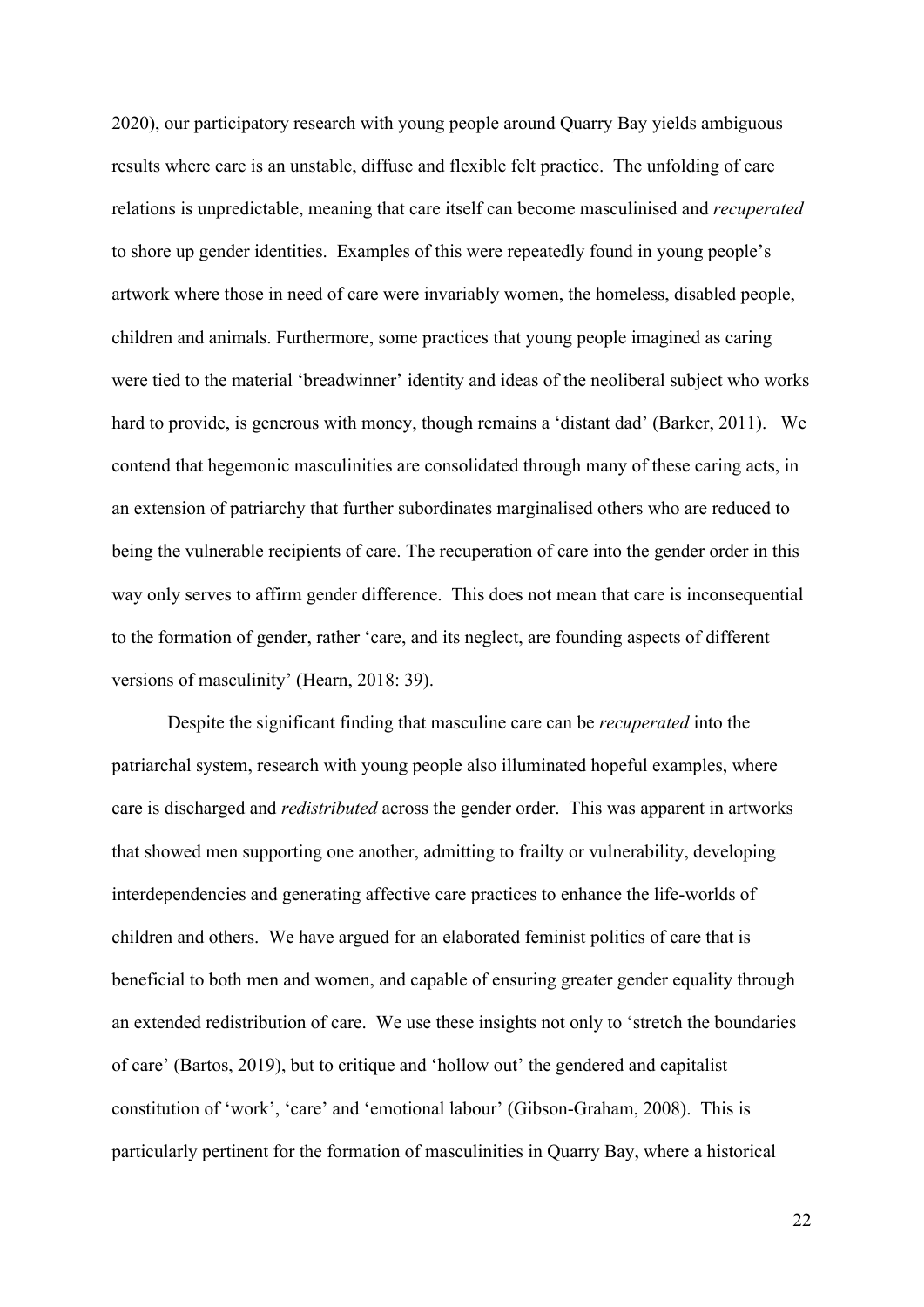residue of labouring masculinities permeates the atmosphere, and notions of care and domestic work are routinely denigrated as feminised – part-time, menial, low-paid, unpaid, worthless labour.

Drawing upon young people's experiences and the materiality of their artworks adds vital empirical depth to current conceptual and theoretical framings of caring masculinities (Elliott, 2016; Hearn, 2018; Hunter et al., 2017), further extending our knowledge of everyday 'carescapes' (Bowlby, 2011). Where research on geographies of care has focused on the various actors, agencies and institutions for the delivery of care practices, less is known about the everyday experiences, desires and expectations of the recipients of care. Interview discussions, ethnographic observations and participatory artworks point to young people's desire for men to also be emotional and intimate caregivers. Young people clearly have important knowledge and insight on the potentials for men and masculinity.

The use of creative methodologies was instructive when it came to exhibiting the multiple, complex and contingent repertoire of masculinities that could be practiced. In some cases, masculine power is recuperated through caring acts. In others, young people 'craft' new understandings of masculinity through artworks where care could be transformative (Elliot, 2016; Hearn, 2018). Illustrations of 'radical care' (Chatzidakis et al., 2020; Hobart & Kneese, 2020) are exemplified in artworks that emphasise social inequalities, relations of power and the intersectional ways in which masculinity is skewered by class, ethnicity, sexuality or dis/ability. The use of creative methods further enabled young people to draw attention to the locus of the body as a site where difference is negotiated.

If the fledgling concept of 'caring masculinities' is to fully take flight, it requires theoretically-informed empirical research located in the accounts of caregivers and recipients. Critical attention to the recuperation and redistribution of care across the gender order is required to 'craft' future masculinities in more caring and careful ways. This is seen where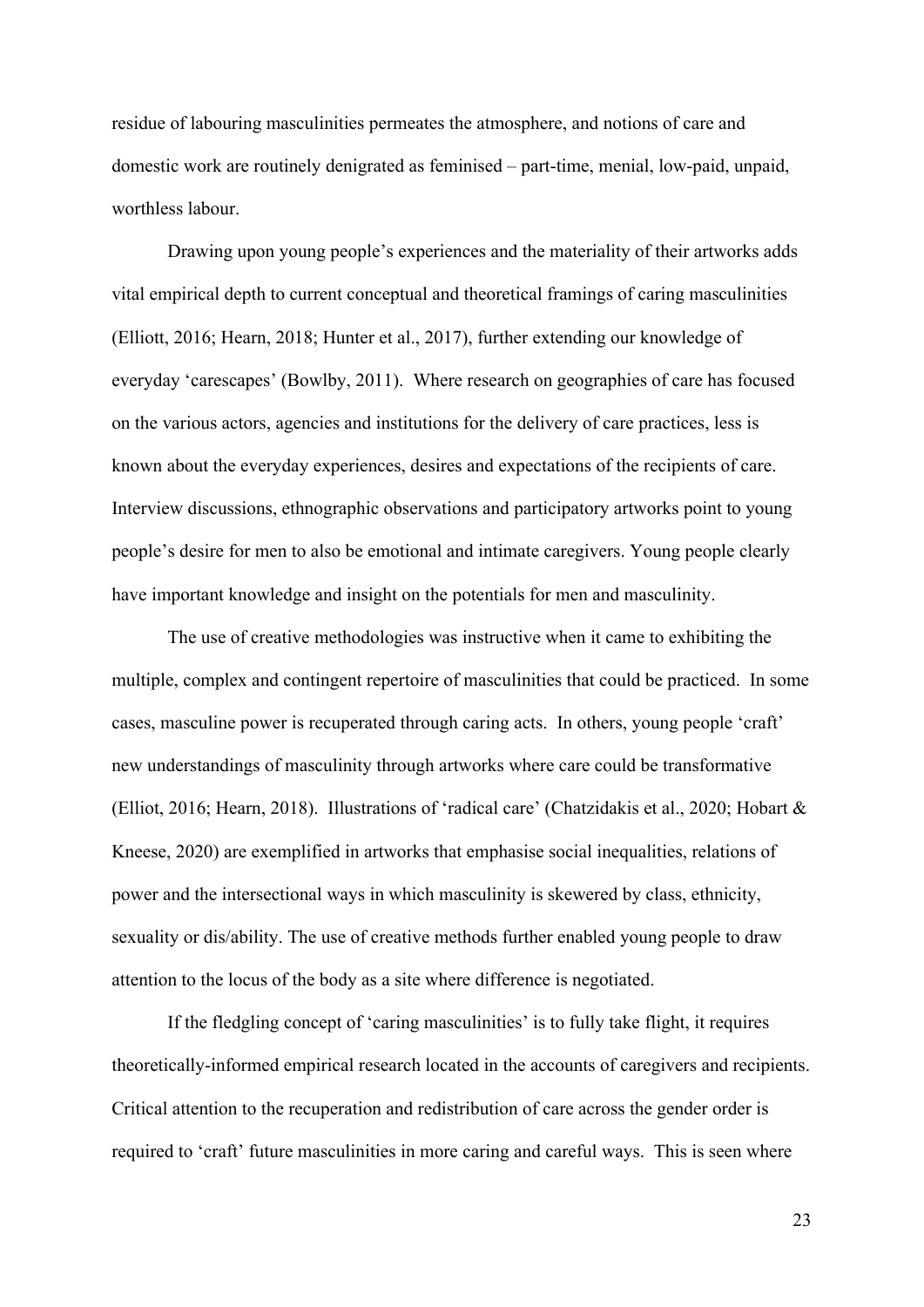young people showcase the plural, diverse and elastic forms of masculinity engendered through caring practices, demonstrating their potential to disturb, refigure or implode hegemonic forms of masculinity in the journey to a more caring society.

#### **References**

Aitken, S. (2012). *The Awkward Spaces of Fathering*. Ashgate Publishing Limited.

- Askins, K., & Pain, R. (2011). Contact Zones: Participation, Materiality, and the Messiness of Interaction. *Environment and Planning D: Society and Space*, *29*(5), 803–821. https://doi.org/10.1068/d11109
- Askins, K., & Swanson, K. (2019). Holding onto emotions: A call to action in academia. *Emotion, Space and Society*, *33*, 100617. https://doi.org/10.1016/j.emospa.2019.100617
- Barker, J. (2011). 'Manic Mums' and 'Distant Dads'? Gendered geographies of care and the journey to school. *Health & Place*, *17*(2), 413–421. https://doi.org/10.1016/j.healthplace.2010.04.001
- Bartos, A. E. (2018). The uncomfortable politics of care and conflict: Exploring nontraditional caring agencies. *Geoforum*, *88*, 66–73. https://doi.org/10.1016/j.geoforum.2017.11.010
- Bartos, A. E. (2019). Introduction: Stretching the boundaries of care. *Gender, Place & Culture*, *26*(6), 767–777. https://doi.org/10.1080/0966369X.2019.1635999
- Bastia, T. (2015). 'Looking after granny': A transnational ethic of care and responsibility. *Geoforum*, *64*, 121–129. https://doi.org/10.1016/j.geoforum.2015.06.014
- Bondi, L. (2008). On the relational dynamics of caring: A psychotherapeutic approach to emotional and power dimensions of women's care work. *Gender, Place & Culture*, *15*(3), 249–265. https://doi.org/10.1080/09663690801996262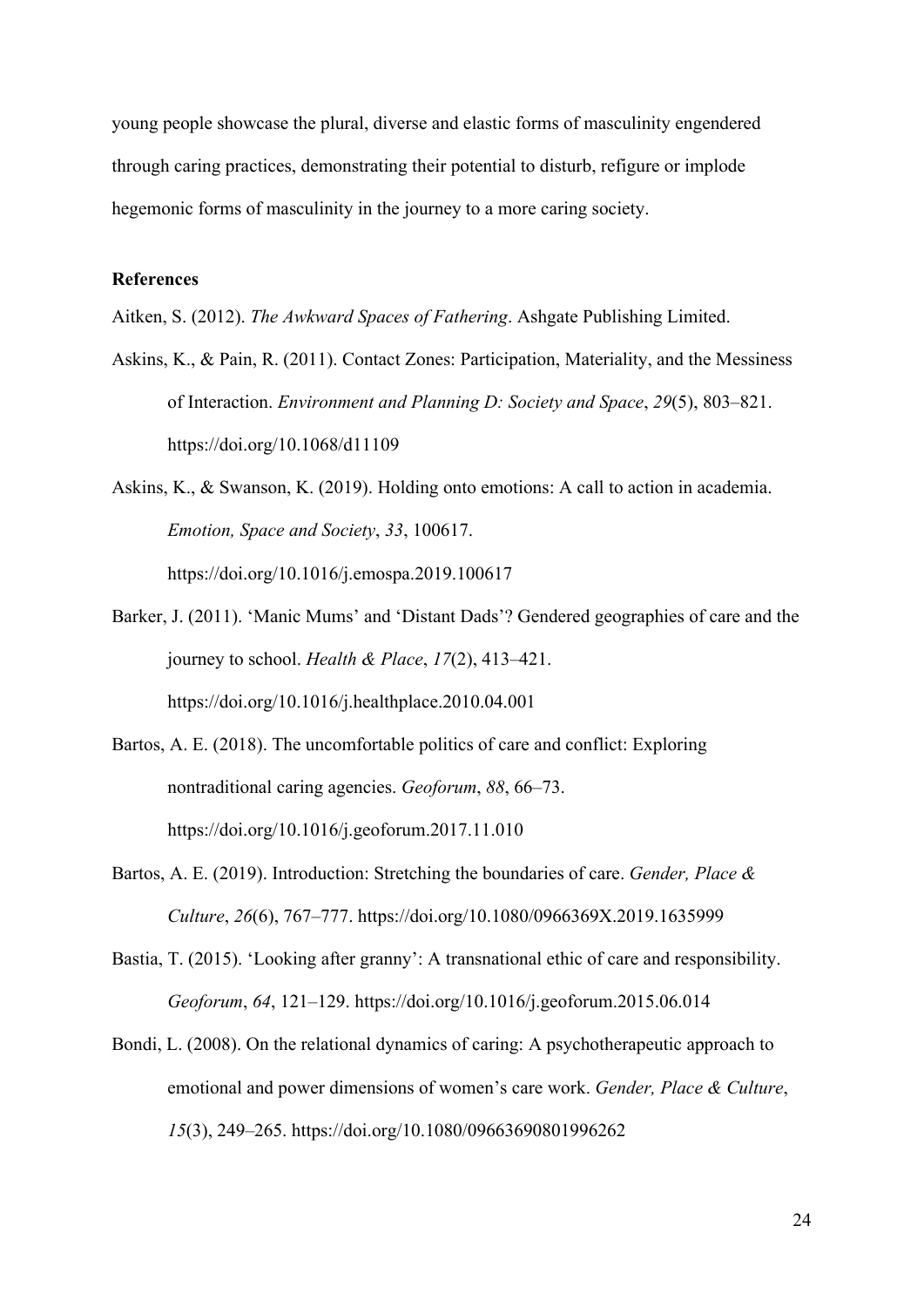- Bonner-Thompson, C., & McDowell, L. (2020). Precarious lives, precarious care: Young men's caring practices in three coastal towns in England. *Emotion, Space and Society*, *35*, 100684. https://doi.org/10.1016/j.emospa.2020.100684
- Boyer, K., Dermott, E., James, A., & MacLeavy, J. (2017). Regendering care in the aftermath of recession? *Dialogues in Human Geography*, *7*(1), 56–73. https://doi.org/10.1177/2043820617691632
- Bridges, T., & Pascoe, C. J. (2014). Hybrid Masculinities: New Directions in the Sociology of Men and Masculinities. *Sociology Compass*, *8*(3), 246–258. https://doi.org/10.1111/soc4.12134
- Chatzidakis, A., Hakim, J., Littler, J., Rottenberg, C., & Segal, L. (2020). From carewashing to radical care: The discursive explosions of care during Covid-19. *Feminist Media Studies*, *20*(6), 889–895. https://doi.org/10.1080/14680777.2020.1781435

Connell, R. W. (1995). *Masculinities*. Polity Press.

Connell, R. W., & Messerschmidt, J. W. (2005). Hegemonic Masculinity: Rethinking the Concept. *Gender & Society*, *19*(6), 829–859.

https://doi.org/10.1177/0891243205278639

- Conradson, D. (2003). Geographies of care: Spaces, practices, experiences. *Social & Cultural Geography*, *4*(4), 451–454. https://doi.org/10.1080/1464936032000137894
- de Leeuw, S., & Hawkins, H. (2017). Critical geographies and geography's creative re/turn: Poetics and practices for new disciplinary spaces. *Gender, Place & Culture*, *24*(3), 303–324. https://doi.org/10.1080/0966369X.2017.1314947
- Doucet, A. (2004). 'It's Almost Like I Have a Job, but I Don't Get Paid': Fathers at Home Reconfiguring Work, Care, and Masculinity. *Fathering: A Journal of Theory, Research, and Practice About Men As Fathers*, *2*, 277–303. https://doi.org/10.3149/fth.0203.277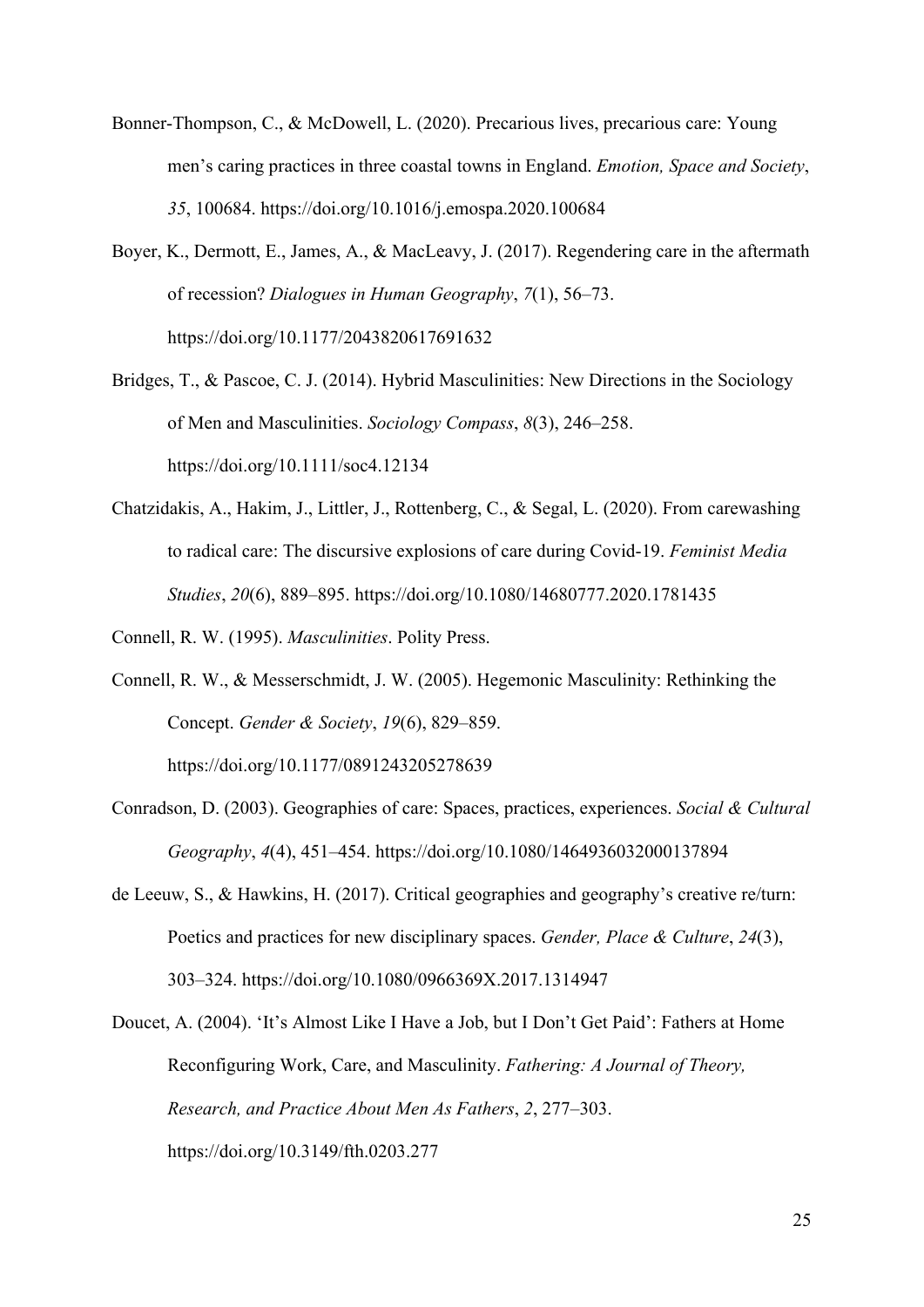- Ehrenreich, B., & Hochschild, A. R. (2003). *Global Woman: Nannies, Maids, and Sex Workers in the New Economy*. Granta Books.
- Eisen, D. B., & Yamashita, L. (2017). Borrowing from Femininity: The Caring Man, Hybrid Masculinities, and Maintaining Male Dominance. *Men and Masculinities*, 1097184X17728552. https://doi.org/10.1177/1097184X17728552
- Elliott, K. (2016). Caring Masculinities: Theorizing an Emerging Concept. *Men and Masculinities*, *19*(3), 240–259. https://doi.org/10.1177/1097184X15576203
- England, K. (2010). Home, Work and the Shifting Geographies of Care. *Ethics, Place & Environment*, *13*(2), 131–150. https://doi.org/10.1080/13668791003778826
- England, K., & Alcorn, C. (2018). Growing care gaps, shrinking state? Home care workers and the Fair Labor Standards Act. *Cambridge Journal of Regions, Economy and Society*, *11*(3), 443–457. https://doi.org/10.1093/cjres/rsy027
- England, K., & Dyck, I. (2014). Masculinities, Embodiment and Care. In A. Gorman-Murray & P. Hopkins (Eds.), *Masculinities and Place* (pp. 285–297). Ashgate.
- Fisher, B., & Tronto, J. C. (1990). Toward a feminist theory of caring. In E. K. Abel & M. K. Nelson (Eds.), *Circles of Care: Work and Identity in Women's Lives* (pp. 36–54). State University of New York Press.
- Giazitzoglu, A. (2018). Being and Naughtiness: An Account of Being an Ethnographic-Insider Studying White, Working Class Gym-Users. *The Qualitative Report*, *23*(3), 696–709.
- Gibson-Graham, J. K. (2008). Diverse economies: Performative practices for `other worlds'. *Progress in Human Geography*, *32*(5), 613–632. https://doi.org/10.1177/0309132508090821
- Hanlon, N. (2012). *Masculinities, Care and Equality: Identity and Nurture in Men's Lives*. Palgrave MacMillan.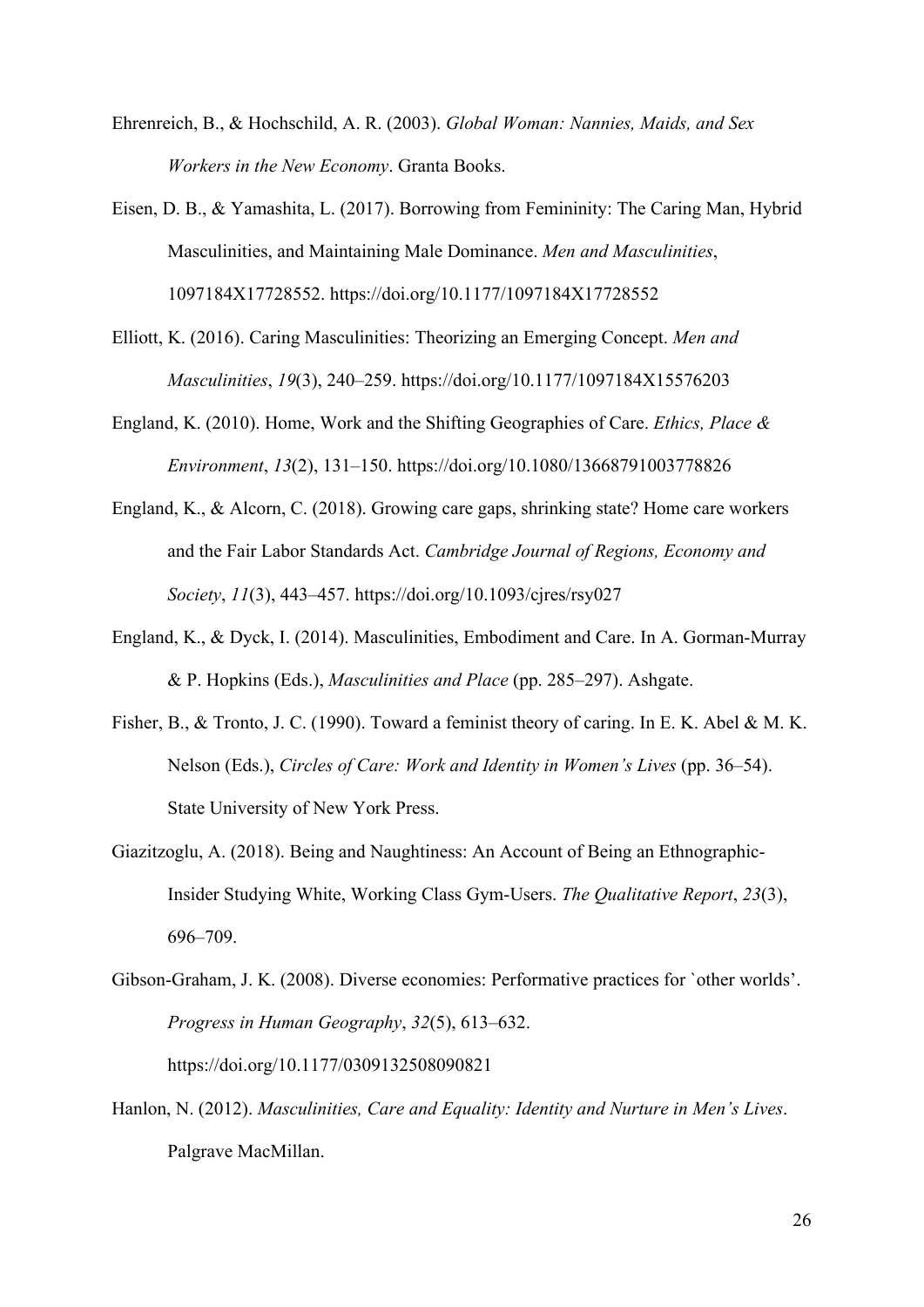- Hearn, J. (2018). Moving men, changing men, othering men: On politics, care and representation. *Quaderns de l'Institut Catala d'Antropologia*, *34*, 29–58.
- Held, V. (2005). *The Ethics of Care: Personal, Political, and Global*. Oxford University Press.
- Hobart, H. J. K., & Kneese, T. (2020). Radical Care: Survival Strategies for Uncertain Times. *Social Text*, *38*(1 (142)), 1–16. https://doi.org/10.1215/01642472-7971067
- Hudson, R. (1998). Restructuring Region and State: The Case of North East England. *Tijdschrift Voor Economische En Sociale Geografie*, *89*(1), 15–30. https://doi.org/10.1111/1467-9663.00003
- Hunter, S. C., Riggs, D. W., & Augoustinos, M. (2017). Hegemonic masculinity versus a caring masculinity: Implications for understanding primary caregiving fathers. *Social and Personality Psychology Compass*, *11*(3), e12307. https://doi.org/10.1111/spc3.12307
- Johnston, C., & Pratt, G. (2017). Tlingipino Bingo, settler colonialism and other futures. *Environment and Planning D: Society and Space*, *35*(6), 971–993. https://doi.org/10.1177/0263775817730699
- Jordan, A. (2018). Masculinizing Care? Gender, Ethics of Care, and Fathers' Rights Groups. *Men and Masculinities*, *23*(1), 20–41. https://doi.org/10.1177/1097184X18776364
- Kaspar, H., Walton-Roberts, M., & Bochaton, A. (2019). Therapeutic mobilities. *Mobilities*, *14*(1), 1–19. https://doi.org/10.1080/17450101.2019.1565305
- Kaufman, G. (2013). *Superdads: How Fathers Balance Work and Family in the 21st Century*. New York University Press.
- Lee, J. Y., & Lee, S. J. (2018). Caring is masculine: Stay-at-home fathers and masculine identity. *Psychology of Men & Masculinity*, *19*(1), 47–58. https://doi.org/10.1037/men0000079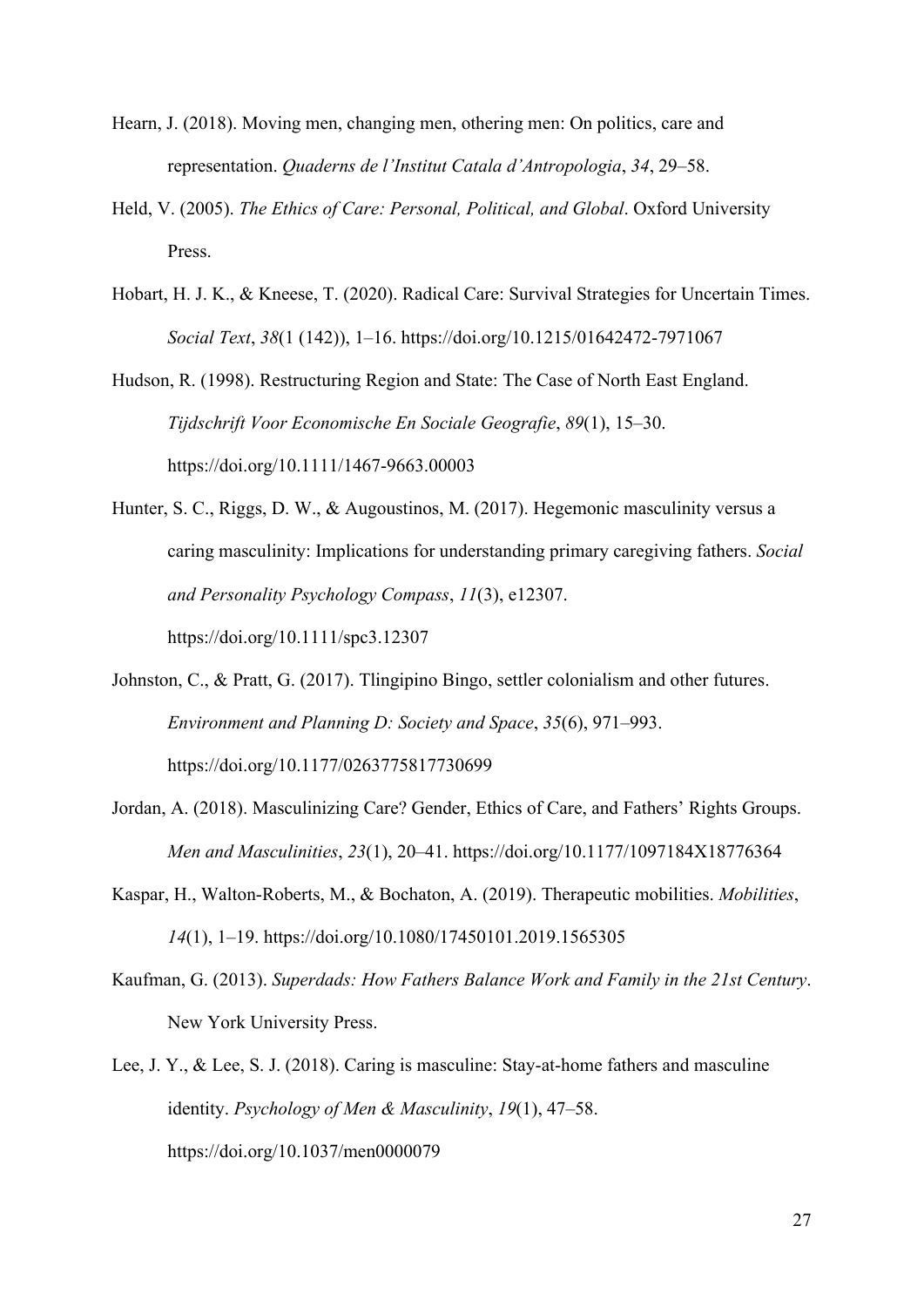- Mcdowell, L. (2004). Work, workfare, work/life balance and an ethic of care. *Progress in Human Geography*, *28*(2), 145–163. https://doi.org/10.1191/0309132504ph478oa
- McDowell, L. (2005). Love, money, and gender divisions of labour: Some critical reflections on welfare-to-work policies in the UK. *Journal of Economic Geography*, *5*(3), 365– 379. https://doi.org/10.1093/jnlecg/lbh042
- McDowell, L. (2019). Looking for work: Youth, masculine disadvantage and precarious employment in post-millennium England. *Journal of Youth Studies*, 1–15. https://doi.org/10.1080/13676261.2019.1645949
- McEwan, C., & Goodman, M. K. (2010). Place Geography and the Ethics of Care: Introductory Remarks on the Geographies of Ethics, Responsibility and Care. *Ethics, Place & Environment*, *13*(2), 103–112. https://doi.org/10.1080/13668791003778602
- Milligan, C., & Morbey, H. (2016). Care, coping and identity: Older men's experiences of spousal care-giving—PubMed. *Journal of Aging Studies*, *38*, 105–114. https://doi.org/10.1016/j.jaging.2016.05.002
- Nayak, A. (2003). 'Pale warriors': Skinhead culture and the embodiment of white masculinities. In M. J. Kehily & J. Swann (Eds.), *Children's Cultural Worlds*. Wiley.
- Nayak, A. (2006). Displaced Masculinities: Chavs, Youth and Class in the Post-industrial City. *Sociology*, *40*(5), 813–831. https://doi.org/10.1177/0038038506067508
- Nayak, A., & Kehily, M. J. (2014). 'Chavs, chavettes and pramface girls': Teenage mothers, marginalised young men and the management of stigma. *Journal of Youth Studies*, *17*(10), 1330–1345. https://doi.org/10.1080/13676261.2014.920489
- Raghuram, P. (2016). Locating care ethics beyond the global north. *ACME*, *15*(3), 511–513. Scopus.
- Raghuram, P. (2019). Race and feminist care ethics: Intersectionality as method. *Gender, Place & Culture*, *26*(5), 613–637. https://doi.org/10.1080/0966369X.2019.1567471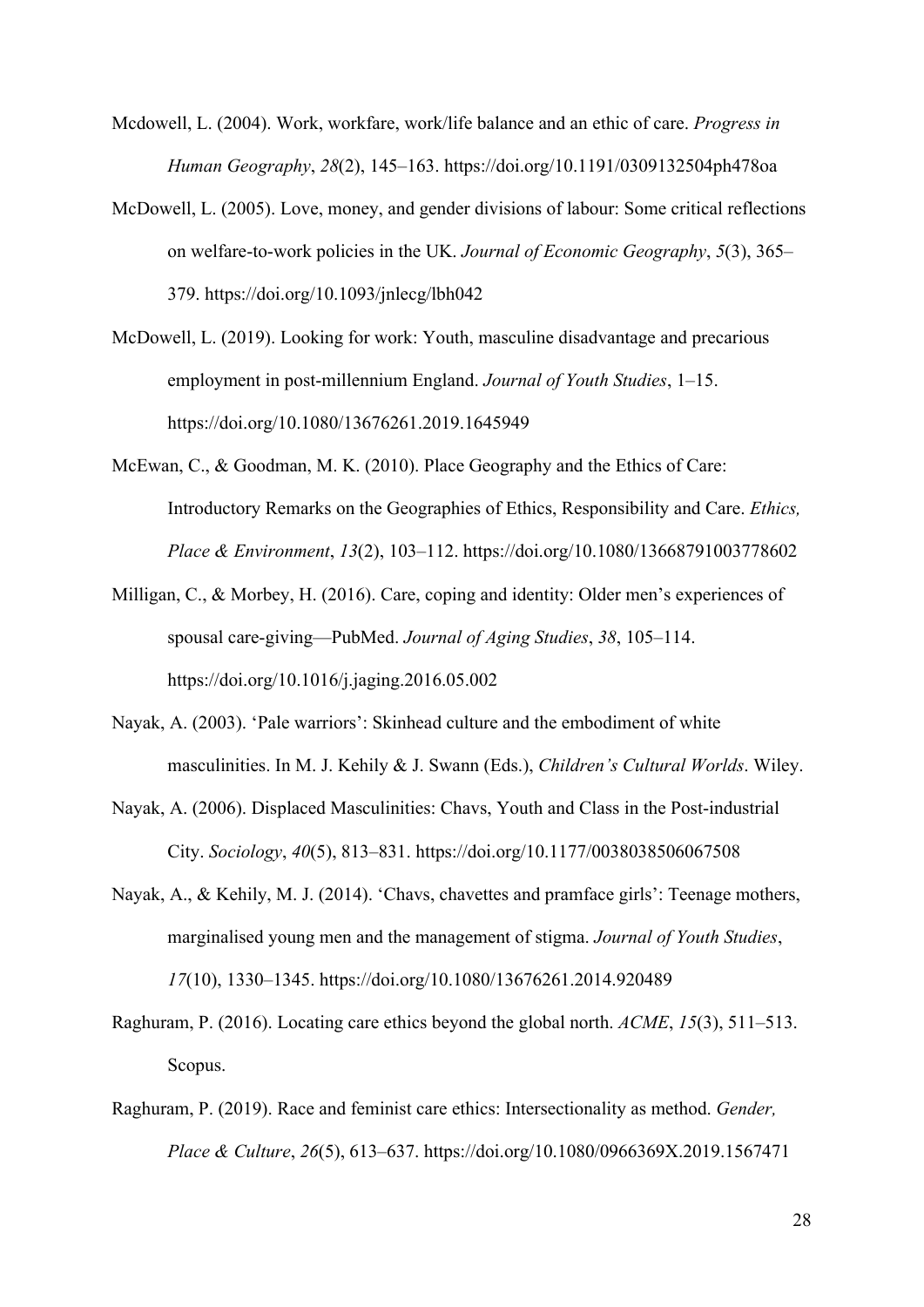- Raghuram, P., Madge, C., & Noxolo, P. (2009). Rethinking responsibility and care for a postcolonial world. *Themed Issue: Postcoloniality, Responsibility and Care*, *40*(1), 5– 13. https://doi.org/10.1016/j.geoforum.2008.07.007
- Raw, A., & McKie, L. (2019). Exploring Women's Mutuality in Confronting Care-Precarity: 'Care Accounts' – a Conceptual Tool. *Sociology*, *54*(1), 53–69. https://doi.org/10.1177/0038038519856236
- Richardson, M. J. (2015). Theatre as safe space? Performing intergenerational narratives with men of Irish descent. *Social & Cultural Geography*, *16*(6), 615–633. https://doi.org/10.1080/14649365.2014.998269
- Rogaly, B. (2016). 'Don't show the play at the football ground, nobody will come': The micro-sociality of co-produced research in an English provincial city. *The Sociological Review*, *64*(4), 657–680. https://doi.org/10.1111/1467-954X.12371
- Scheibling, C. (2018). "Real Heroes Care": How Dad Bloggers Are Reconstructing Fatherhood and Masculinities. *Men and Masculinities*, 1097184X18816506. https://doi.org/10.1177/1097184X18816506
- Sihto, T. (2018). Distances and proximities of care: Analysing emotio-spatial distances in informal caring. *Emotion, Space and Society*, *29*, 62–68. https://doi.org/10.1016/j.emospa.2018.10.002
- Staeheli, L. A., & Brown, M. (2003). Where Has Welfare Gone? Introductory Remarks on the Geographies of Care and Welfare. *Environment and Planning A: Economy and Space*, *35*(5), 771–777. https://doi.org/10.1068/a35132
- Tarrant, A. (2013). Grandfathering as spatio-temporal practice: Conceptualizing performances of ageing masculinities in contemporary familial carescapes. *Social & Cultural Geography*, *14*(2), 192–210. https://doi.org/10.1080/14649365.2012.740501